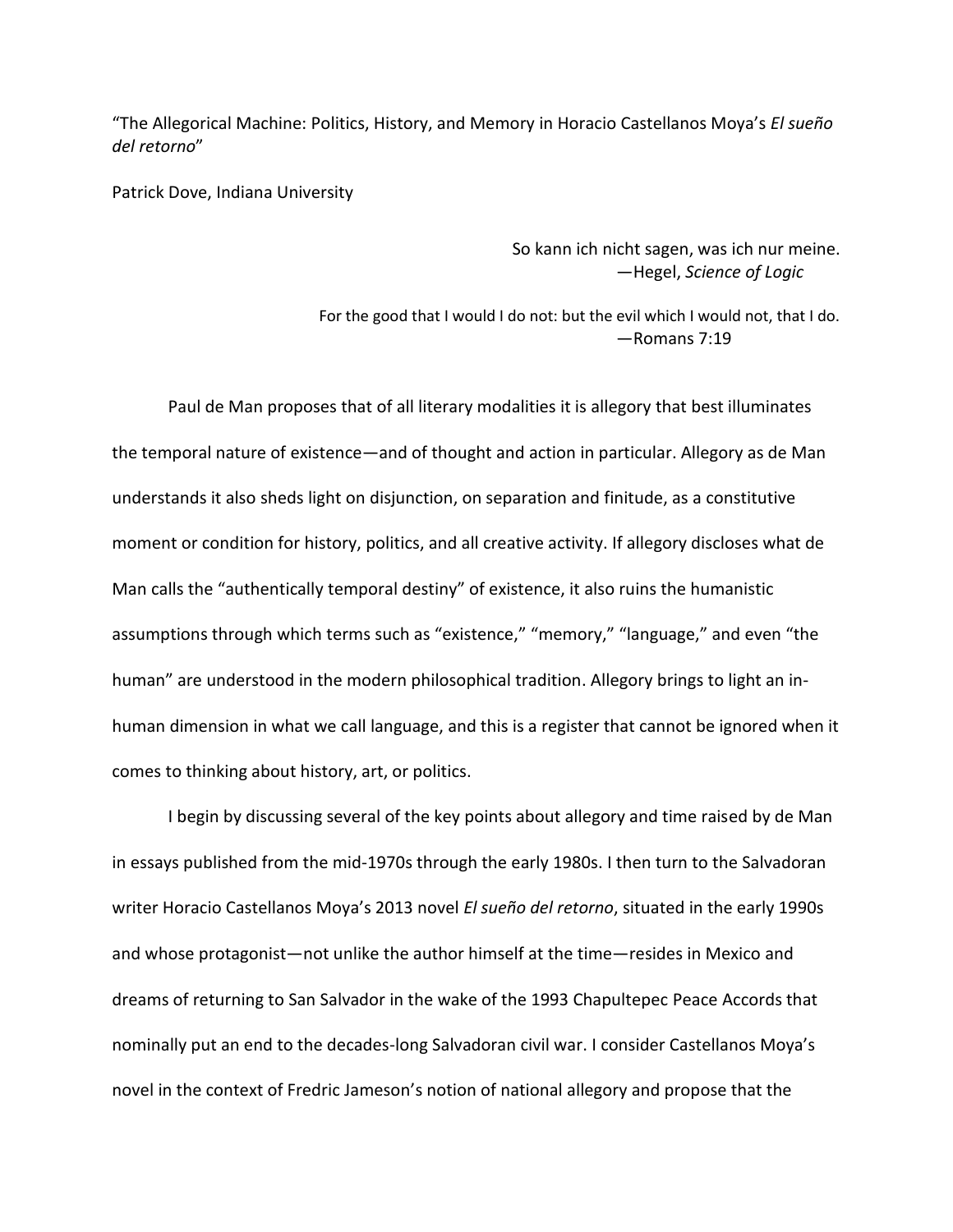questions concerning temporality and technics brought forth in de Man's work can help us to see how *El sueño del retorno* problematizes some of the underlying assumptions of Jameson's text.

We misunderstand the nature of allegory, de Man contends, if we think of it as a sign pointing to a referent—typically an abstract idea—existing outside of language. The referent to which the allegorical sign points is nothing other than another sign. But it is not just any sign; it is a special sign posited as having existed in an irretrievable past. <sup>1</sup> Allegory, as de Man puts it in Heideggerian language, thus partakes in the "unveiling of an authentically temporal destiny" (de Man 1983, 206). He continues by proposing that allegorical reference be understood as a specific kind of repetition, one that he associates with the name of Kierkegaard:

This relation between signs necessarily contains a constitutive temporal element; it remains necessary, if there is to be allegory, that the allegorical sign refer to another sign that precedes it. The meaning constituted by the allegorical sign can then consist only in the repetition (in the Kierkegaardian sense of the term) of a previous sign with which it can never coincide, since it is the essence of the previous sign to be pure anteriority….Allegory designates primarily a distance in relation to its own origin, and, renouncing the nostalgia and desire to coincide, it establishes its language in the void of this temporal difference. (de Man 1983, 207)

In this account, allegorical disclosure of temporal destiny bears something akin to a tragic tone, marking both a debt and a non-negatable distance with respect to its own origin, an originary separation as the condition of possibility for allegorical remembrance. Allegorical reflection on the origin unfolds in view of a subject who precisely seeks refuge from fleetingness and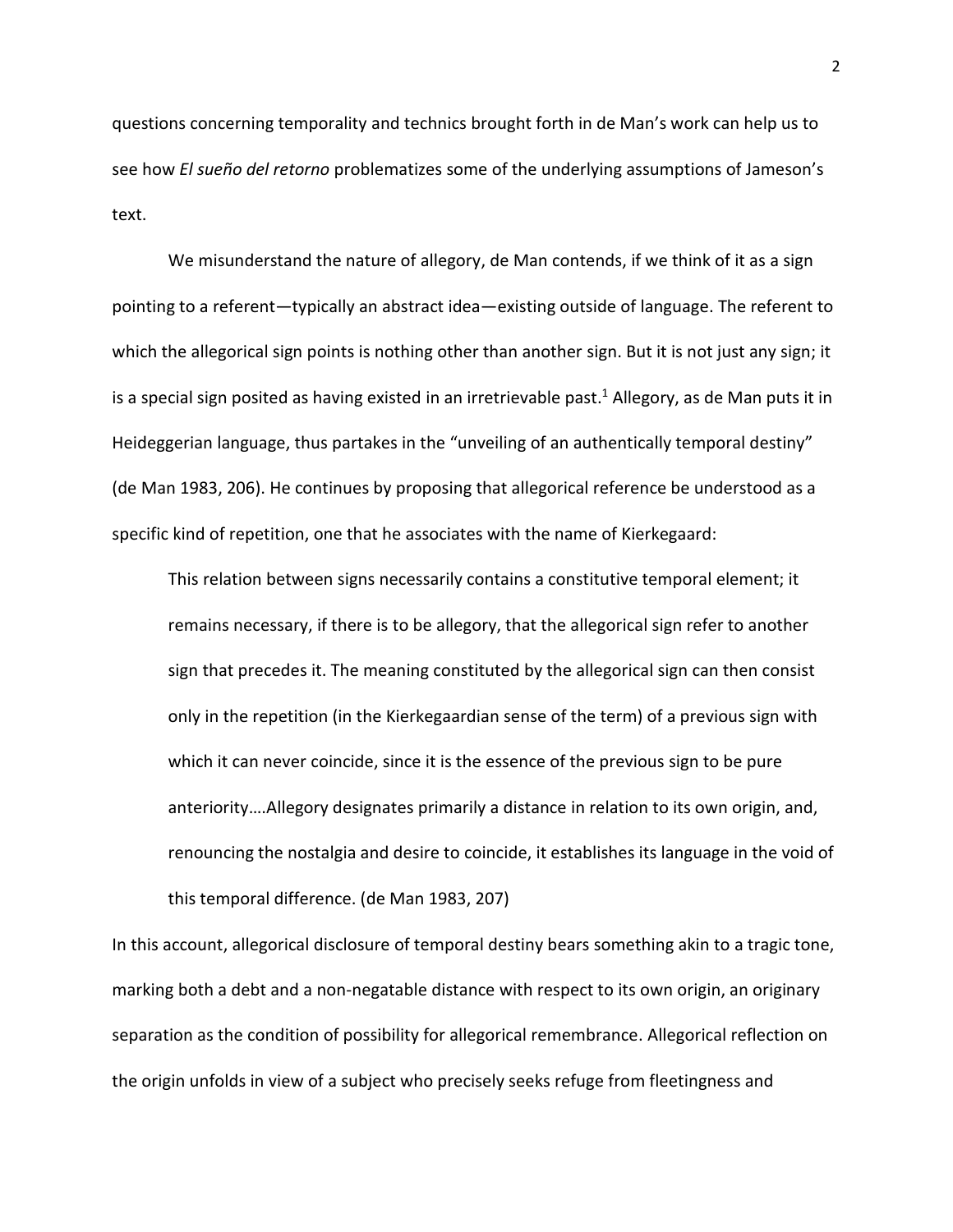mortality—in other words, from time itself—in a natural realm. However, allegory also discovers that its subject is constitutively barred from this natural world in which it would seek refuge, a world in relation to which the subject "bears no resemblance." This is separation disclosing itself as the secret origin of allegorical narrative. It is because the allegorical subject exists in time and in the domain of artifice or technics that it is barred from the purity of this anterior sphere in which it seeks refuge.

The point can be clarified by contrasting allegory to the symbol, the nature of which is atemporal. With the symbol, appearance and being, manifestation and idea, belong to the same totality, differing only in extension. The components that make up the symbol exist contemporaneously with one another, and their relationship is thus not temporal but spatial. In contrast to the atemporal unity of the symbol, time and heterogeneity are the constitutive elements for allegory. Not only does allegory introduce temporal distance in relation to its own origin, it establishes its language in what de Man terms "the void of [a] temporal difference." In other words, allegorical separation constitutes a difference whose elements cannot be reconciled with one another because they are neither contemporaneous nor even part of a single chronological sequence. For allegory, present and archaic past prove to be something other than two points on the same (temporal) line. The anteriority to which allegory points was never present to begin with. Although de Man does not put things in quite this way, it seems to me that this thought of dissymmetry calls attention to a dimension within time that is not temporal in nature, a part of time that cannot properly speaking be temporalized. This is one of the conclusions of de Man's investigation; but allegory as literary form always begins with the semblance of a linear chronological relationship that could be repeated in reverse.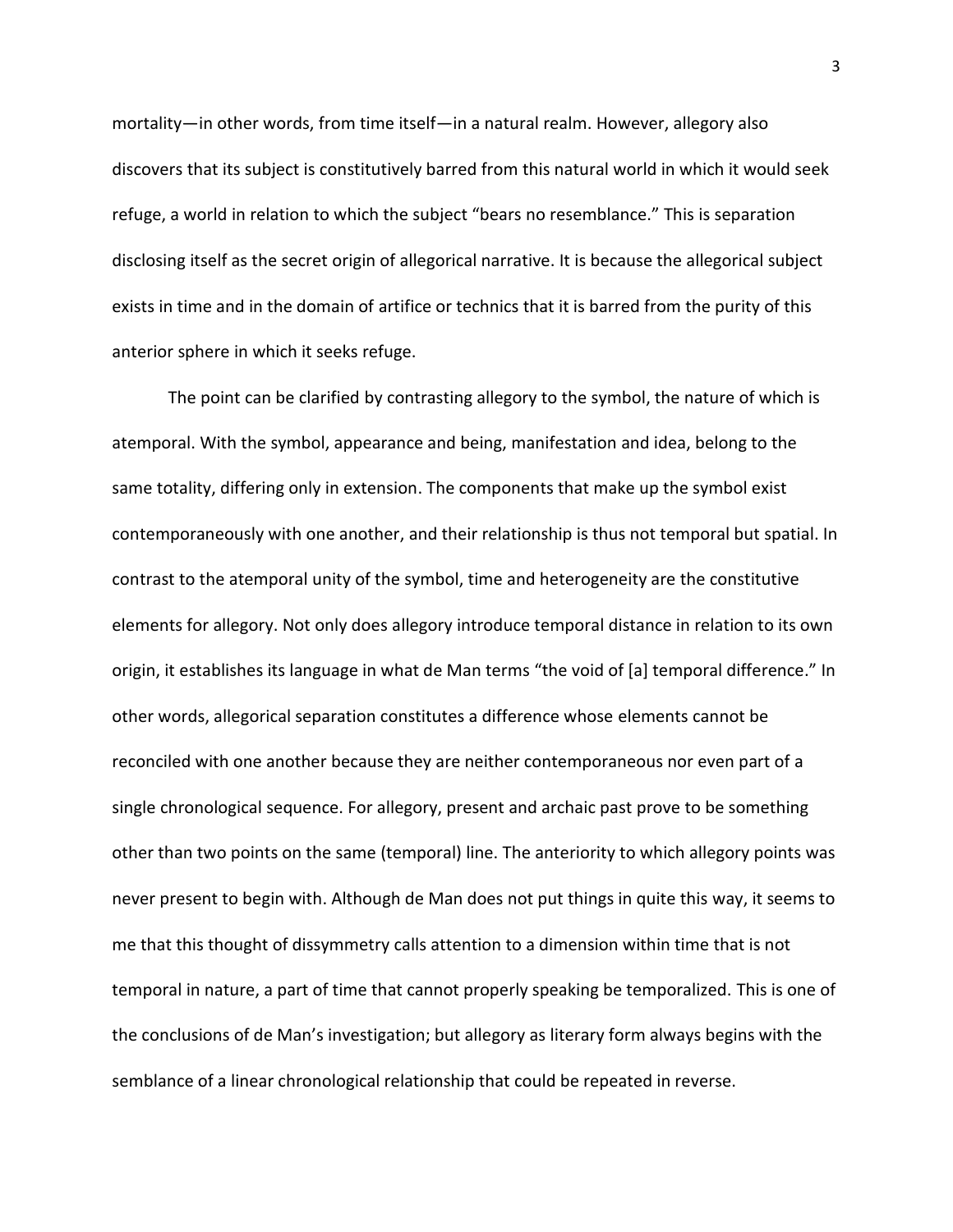As for the reference to repetition "in the Kierkegaardian sense," although de Man does not explain what he has in mind, Kierkegaard's *Repetition* essay offers some useful hints. The essay opposes its notion of repetition to two hallowed philosophical principles. The first is the Platonic concept of anamnesis as originary memory, an ontological premise that absolutizes being as what *has been* and thereby excludes any possibility of thinking truth as the new or as breaking with the past. The other principle is the Hegelian account of the dialectic as a mediation process capable of subsuming all difference under the logic of the same. Formally speaking, repetition and recollection are the same for Kierkegaard. Their vectors, however, are precisely inverted: "what is recollected has already been and is thus repeated backward, whereas genuine repetition is recollected forwards" (Kierkegaard 2009, 3). The meaning of this distinction between "backwards" and "forwards" trajectories is illustrated when Kierkegaard's character Constantin sets out to visit Berlin, a city he visited long ago and where he now hopes to relive old memories. But reliving the past ("repetition backwards") proves to be impossible, because the postulated return necessarily forecloses the dimensions of chance and surprise that colored the first time. Memory and calculation precisely get in the way of the recovery they seek to bring about. But before we conclude that the distinction amounts to nothing more than a simple linear chronology of first time versus subsequent reiterations that may or may not be able to capture the essence of the first time, let us note that in this example the "first time" only becomes what it is through repetition, which determines it as the sign of a pure and irretrievable anteriority. What Kierkegaard calls "genuine" repetition ("recollection forwards"), in contradistinction to Platonic anamnesis and Hegelian reconciliation, is anything but linear and sequential. This distinction sheds important light on what de Man is up to in his discussion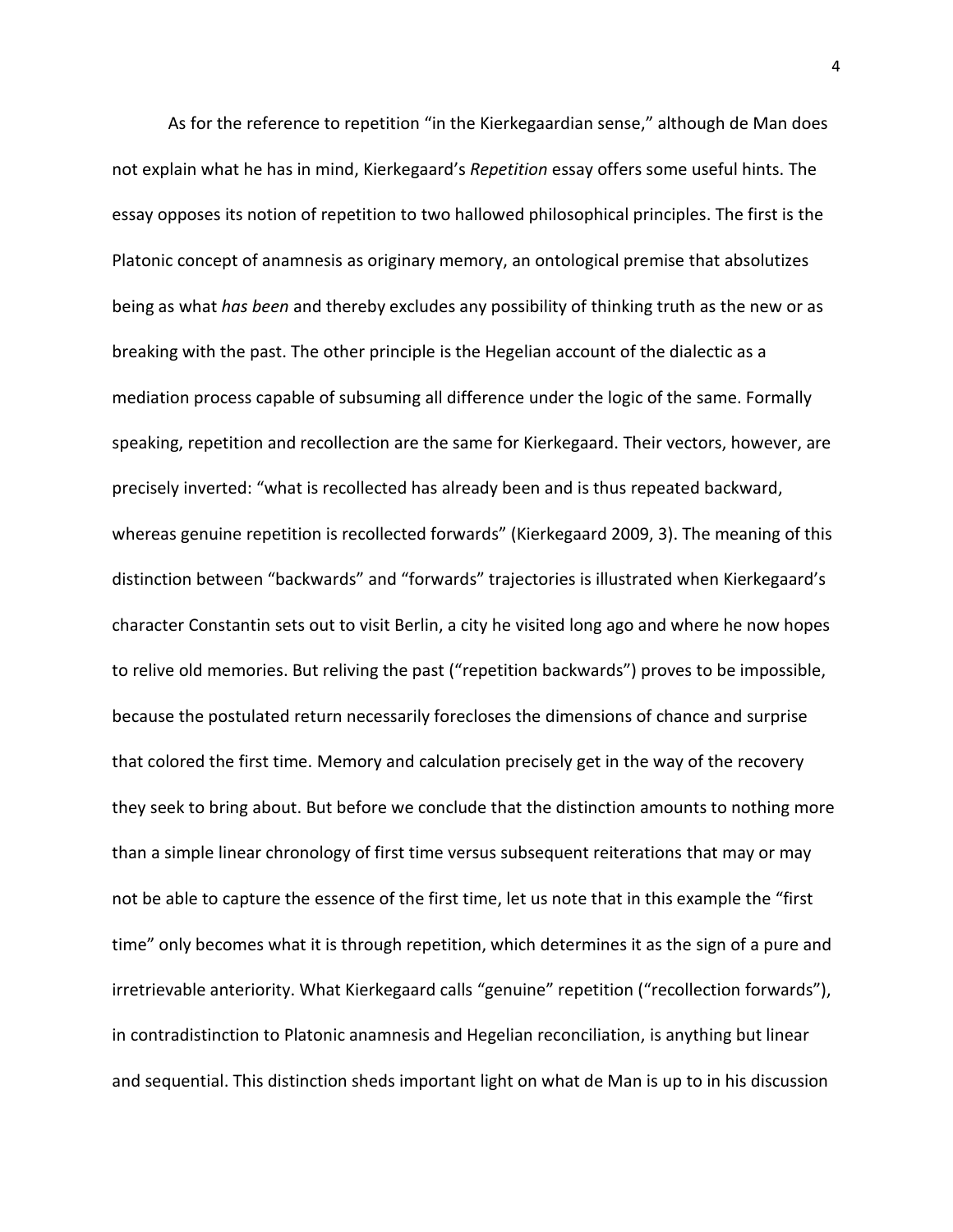of allegory. Repetition introduces a distance and a dissymmetry through which what is repeated, the "first time," takes shape not as an ideal referent but as an anterior sign capable of temporalizing experience.

Arne Melberg emphasizes that Kierkegaardian repetition thematizes a break in sequentialized chronologizations of time (Melberg 1990). The "Now" of repetition, as we just saw in the Constantin example, is also an "after," a second time that refers to a "then," which is the sign of a prior time. By the same token, the "then" (what will have been the first time) of repetition bears the trace of the "after," because irretrievable anteriority only emerges in and through repetition, or more precisely through the inability to return. Anteriority as origin is an effect of what comes after. The deictic chaining of "now," "then," and "after" sustains a nonlinear circuit of reference that threatens to unravel the sequential structure of narrative time. Repetition, like deixis, is language referring to itself. It short circuits the temporal ordering of *before* and *after* through introduction of the *now*. The "Now" of repetition has no proper place of its own in any temporal sequence, because in a certain sense it has always already happened while in another sense it unavoidably comes too late. Repetition, in its "Kierkegaardian sense," thereby opens a site from which the new might be thought and experienced. But it is also a kind of resistance within language; it exposes a disjunction or coming apart that makes it difficult for us to be confident that we know of what we are speaking when we refer to "language."

The peculiar movement of temporalization that is proper to allegory can be detected in one of the classic gesture of the 20<sup>th</sup> century Latin American novel: literary returns to a primordial time or place that has been construed as the lost, buried, or forgotten origin of Latin American consciousness. Such literary returns often come charged with hopes of escaping the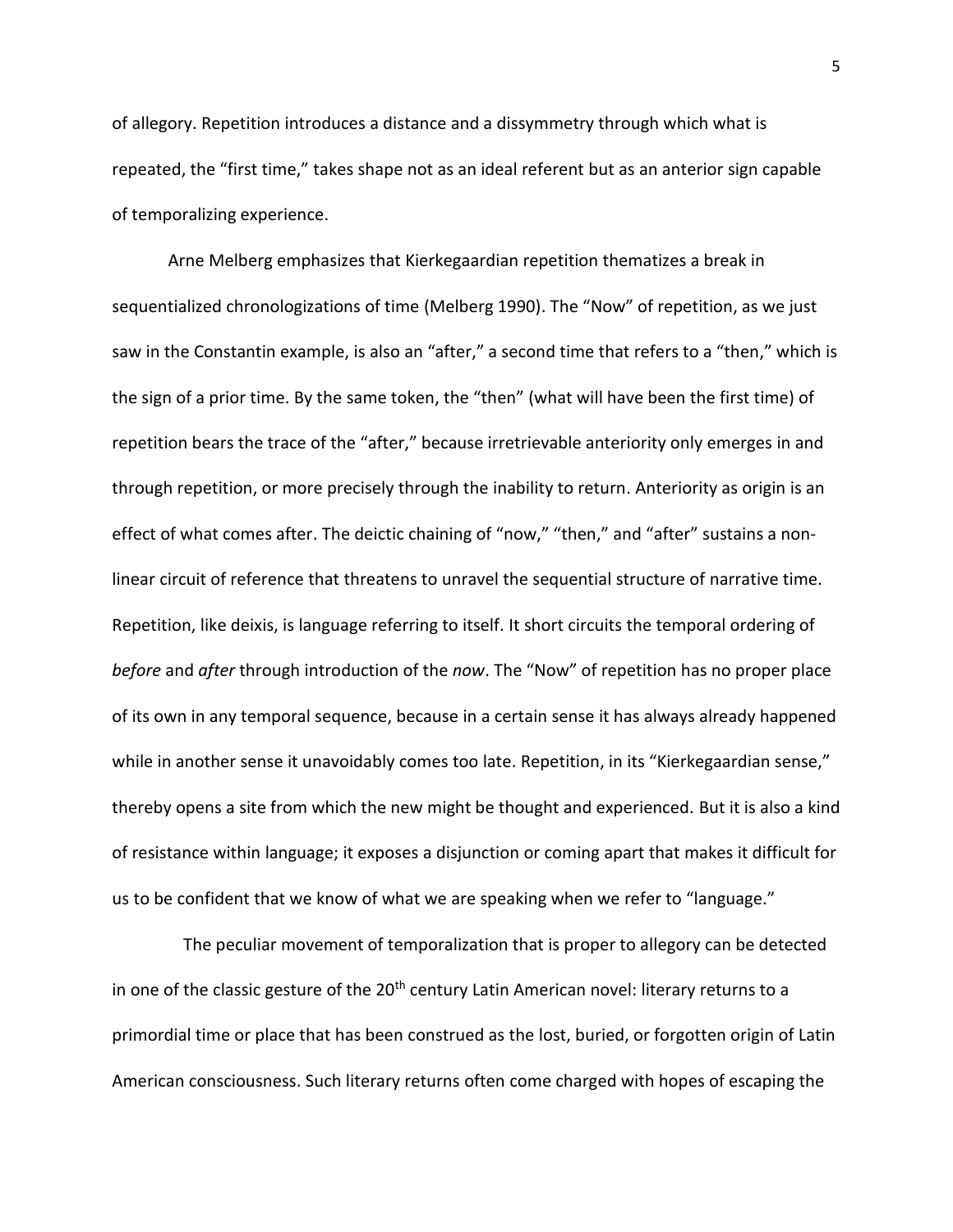ill effects of modernization for a form of life presumed to be more natural, authentic, and harmonious. What is typically uncovered or disclosed, however, is not a phenomenal reality but another sign or trope: the encrypted manuscript in García Márquez's *Cien años de soledad*; baroque nature as writing in Carpentier's *Los pasos perdidos*; primitive accumulation as theft and reinscription in Rulfo's *Pedro Páramo*; and so on.

I now turn to Fredric Jameson's much-discussed claim about national allegory in his 1986 essay "Third-World Literature in the Era of Multinational Capitalism," which I look at in the context of de Man's discussion of temporalization. The controversial claim that all Third-World novels can be read as national allegories is grounded in Jameson's assessment that the divide between public and private spheres that goes without question in the developed world does not prevail in the same way in Latin America and other underdeveloped regions. First and Third worlds face each other as mirror images. First-World cultural production is over-coded by a bourgeois hegemony that has succeeded in establishing its own ideas and sensibility as a general truth that goes without saying. From that point on, collective spaces and struggles can only be grasped from the perspective of the modern individual: as its playground or as a jungle in which its security is threatened. For Third-World literature, meanwhile, the private/public distinction is neither clear-cut nor does it appear as a truth/falsehood dichotomy. Narratives of ostensibly private, interior experiences continue to offer insight into the shared struggles of the oppressed. Juan Preciado's return to Comala in search of paternal recognition and/or redress for the ordeals suffered by his mother turns into a poetic account of an historical wound and a deep-seated structure of domination and inequality that Mexico will need to come to terms with in order for the emancipatory promise of the revolution to be fulfilled. Third-World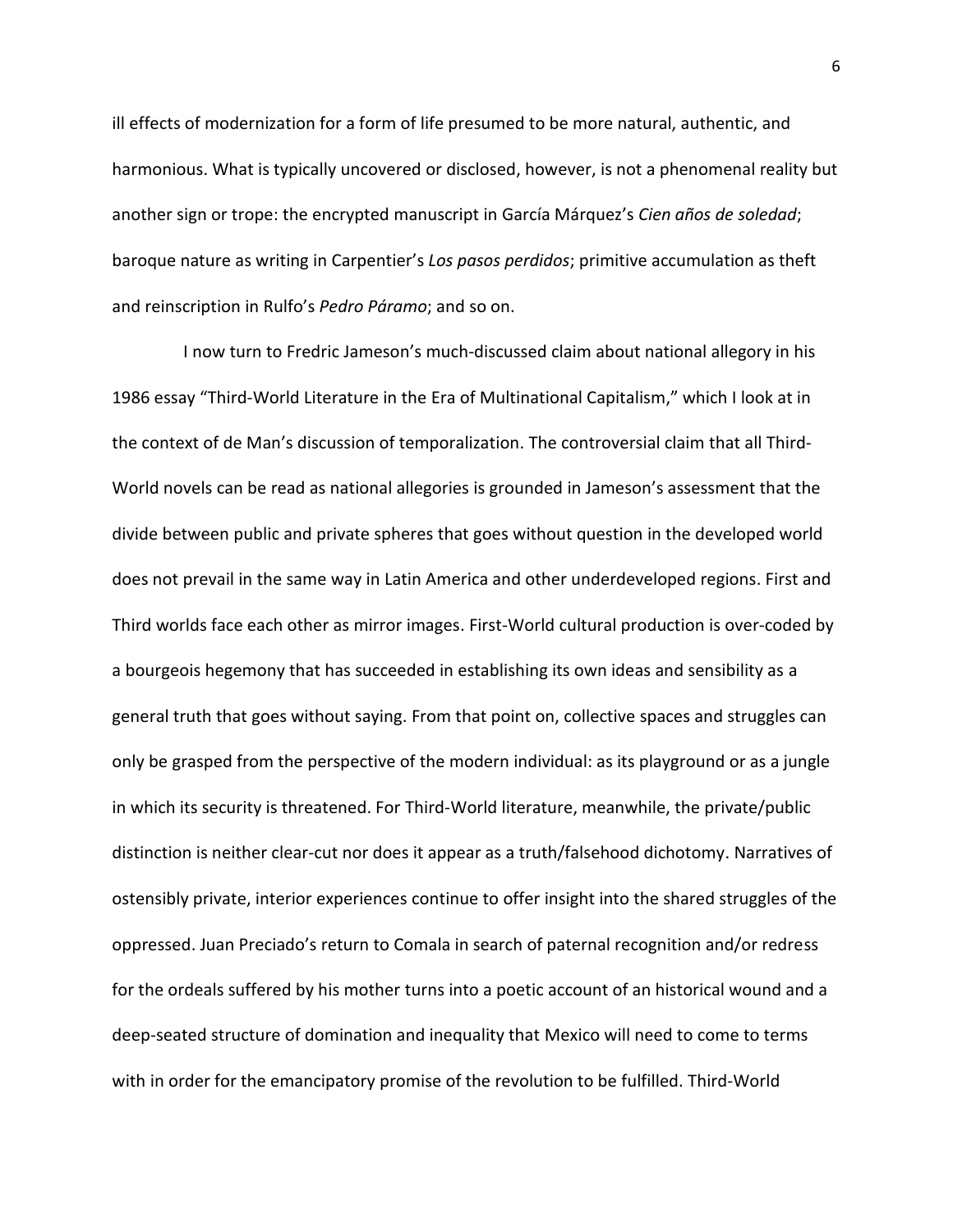literature not only affords greater awareness of ideological formations, according to Jameson it also retains memory traces of alternatives to the historical temporality of capitalism. The fragmented and scattered murmurs to which Preciado bears witness in Comala, to continue with the example, contain memory traces that attest to a shared right of rebellion against tyranny. Against the individuation, fragmentation, and alienation that prevail in developed societies, national allegory opposes "the principles of community interdependence" (Jameson 1986, 86) as what de Man would call the sign of anteriority. But for Jameson, writing in 1986, this anterior sign was clearly not meant to be seen as irretrievable.

Jameson patterns the formal inversion of First and Third World allegorical codes after the structure of Hegel's master/slave dialectic. While much could be said about the relationship between allegory and consciousness, this is not the place to enter into a detailed discussion of Hegel's *Phenomenology* except to reference a recent critique of Jameson's position in a paper by Alberto Moreiras on cynicism in the work of Castellanos Moya (Moreiras 2014). While Moreiras advances reservations about Jameson's reading of the status of "situational consciousness" in Hegel's account of how the slave begins to acquire consciousness through experiences of negativity, my own concern has to do with the under-theorized status of allegory in Jameson's essay. The problem I am raising is not, as many readers have alleged, that Jameson overlooks the likely possibility that there are some (or many) non-allegorical texts out there. On the contrary, I believe that close attention to de Man's work would similarly lead us to the conclusion that there is indeed no escaping the allegorical framework, and that even Jameson's most vehement critics would have a difficult time freeing themselves completely from the allegorical model.<sup>2</sup> The more interesting blind spot in Jameson's claim, it seems to me,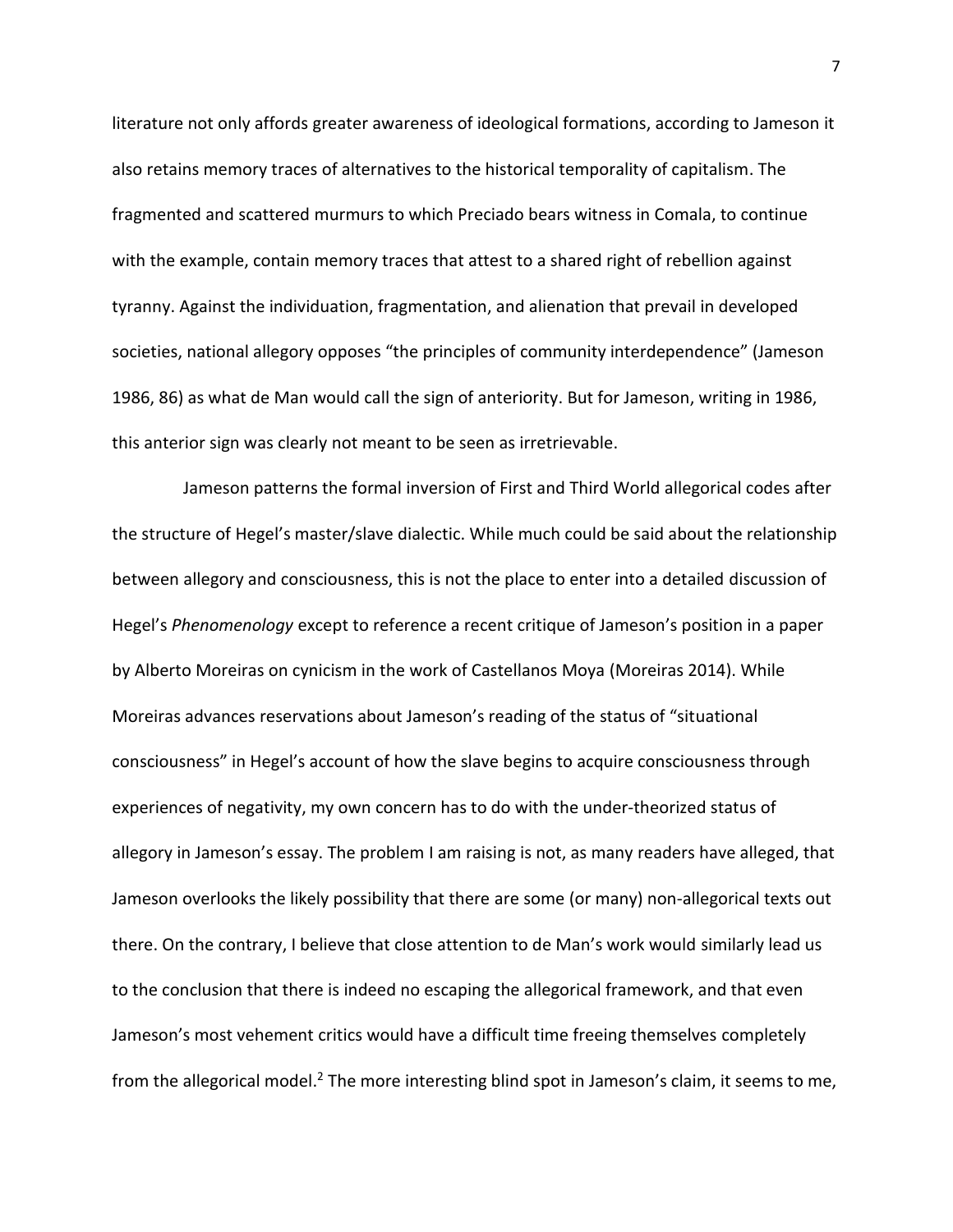is that it is made in the absence of any sustained reflection on what is at stake in the allegorical structure of temporalization. Jameson's thesis bears a clear debt to Hegel, but it is not accompanied by any reflection on what sort of interest payments might come attached to such a loan. Jameson presumes that allegory can provide access to an anti-capitalist memory or imaginary, and that it can do so even in the dark times of late modernity. However, his assertions about situational consciousness and epistemic privilege turn out to depend on the very things they seem so eager to free themselves from: the tropological language of literature and what de Man calls the narrativization of history as ideology. Moreover, if we accept Jameson's universalization of the allegorical structure of literature, which I am proposing we do, it is difficult to see how this universalization could offer the critical awareness that he seeks—both because the subjective support provided by allegory is imaginary in nature and because allegory's temporalizing structure may be indistinguishable from the developmentalist teleology of capitalist modernity. If allegory provides the basic template for modern conceptualizations of history—a point I will now discuss—then it is not easy to envision how allegory could provide access to a sensibility or a way of life that is decisively other than capitalist modernity.

One of the key texts in de Man's consideration of allegorical language is the posthumously-published essay "Sign and Symbol in Hegel's *Aesthetics*" (de Man 1996), which takes stock of the curious place allotted to allegory in Hegel's discussions of art, philosophy and history. It is there that de Man proposes that all modern conceptualizations of history are allegorical through and through. Hegelian thought, he observes, is at one and the same time a history of philosophy and a philosophy of history. Hegel's system is a reckoning with the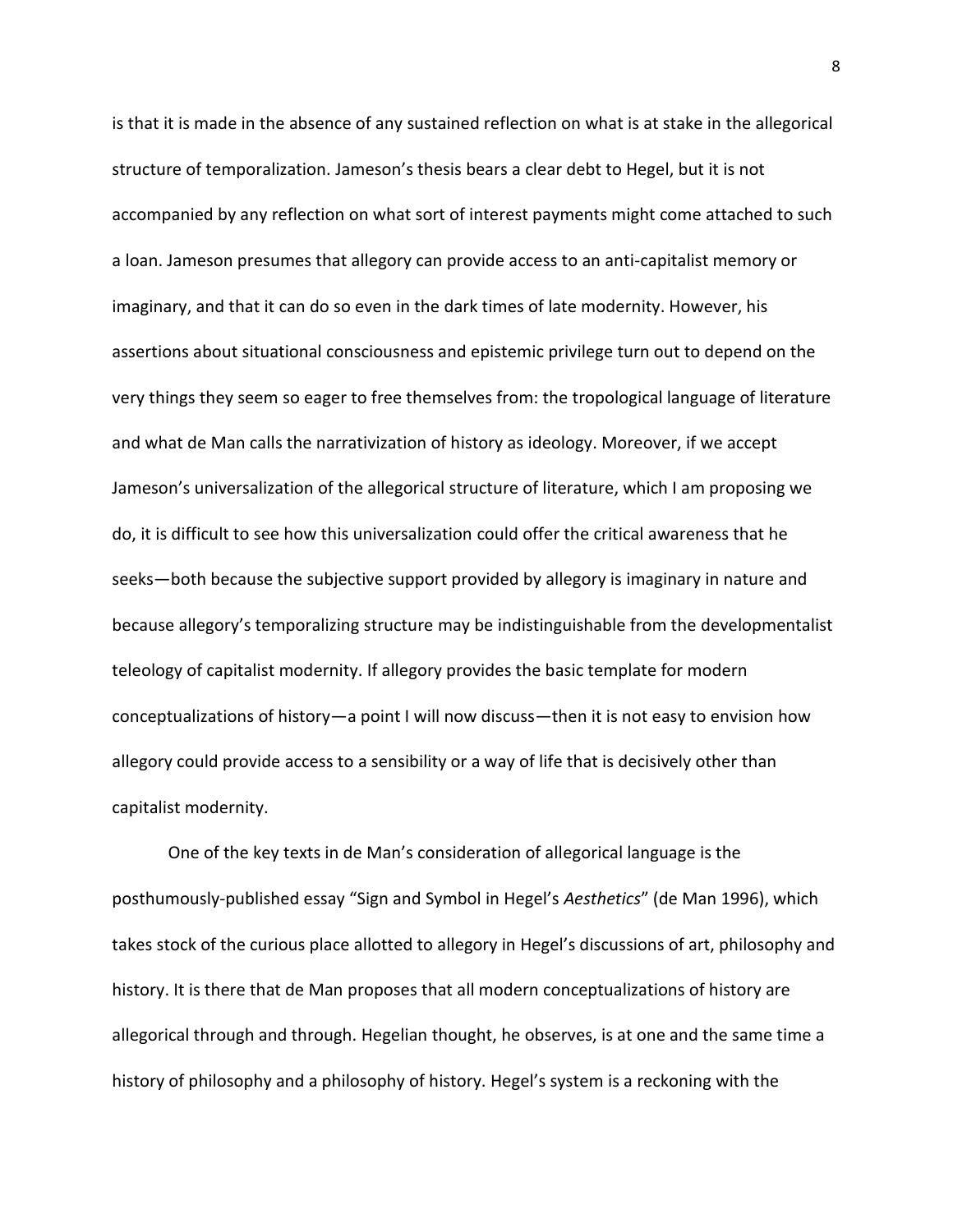reciprocal determination of thought and history by way of a poetics of allegory in which contingency and freedom are woven together. If philosophical inquiry is dependent on allegory, by implication the various ways of understanding history that we inherit from modern philosophy are also informed by allegory, and in a manner that may prove equally difficult to grasp or to denounce and leave behind once and for all. Finally, de Man demonstrates that it is also allegory that provides insight into how the Hegelian system remains unable to complete itself as such, remaining dependent on a difference that it cannot subsume as a difference *of* the system.

The mechanisms of allegorical narrativization are not those of a conscious, willful subject. Allegorical language seems to follow its own course, less like the expression of a selfconscious subject and more like an automated or ghostly machine. It provides evidence of a technics at the heart of what we ordinarily think of as the sovereign domain of the human subject: interiority, memory, expression. By the same token allegory stages the occurrence of language as it exceeds the concepts and models we have at our disposal for understanding language itself: as rhetoric, cognition, performative, and so on. Allegory is language becoming different from itself, and hence slipping away from of our cognitive grasp.

Although the discussion of allegory in Hegel's lectures on aesthetics is relegated to a marginal place, de Man demonstrates how this peripheral site provides foundational support for the Hegelian system while also threatening to undermine its structural stability from within. Allegory is the name for a constitutive limit on which the Hegelian system depends, although it remains unable to master it or fully bring it within its domain. De Man terms it the "defective cornerstone" of the speculative architectonic. If allegory is the weak point that threatens to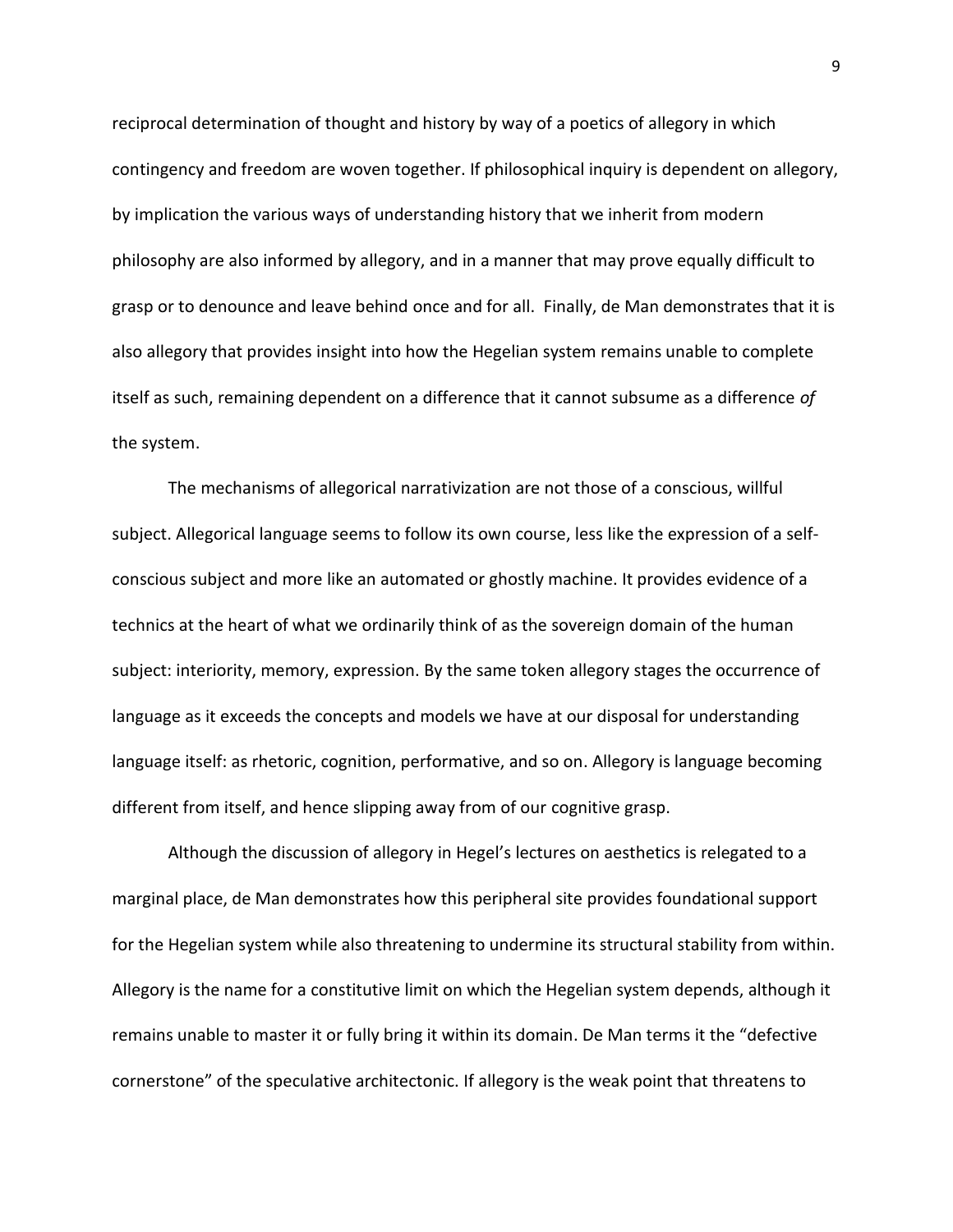bring the entire edifice crashing down, it is also as the jointure that allows the structure to stand in the first place, the conduit between exterior and interior, sensible and supersensible realms.

The commanding metaphor that organizes [the Hegelian] system is that of interiorization, the understanding of aesthetic beauty as the external manifestation of an ideal content which is itself an interiorized experience, the recollected emotion of a bygone perception. The sensory manifestation (*sinnliches Scheinen*) of art and literature is the outside of an inner content which is itself an outer event or entity that has been internalized. (de Man 1996, 100)

Although few of his readers would consider Hegel a thinker inclined to put much philosophical weight on art, the stakes when it comes to aesthetics and allegory are indeed high. Hegel understands aesthetic activity in general as the sensible appearance or manifestation of the idea. Artistic creativity serves as a bridge between the phenomenal realm of the senses and the supersensible domain of the intellect. In the absence of such a conduit to the phenomenal world, the intellect would find itself condemned to the realm of abstraction. As a particular mode of aesthetic activity, meanwhile, allegory enjoys a privileged role in this mediation. Recall that many of Hegel's predecessors denigrated allegory as bereft of the innate aesthetic value of the symbol. Whereas the symbol was celebrated as displaying a unified, natural connection between form and content, allegory was seen as an artificial and conventional mode of signification that relies on signs rather than natural correspondences. Philosophy and aesthetic theory have tended to disparage it, equating its contingent arrangement of sensible and supersensible elements with ugliness. While Hegel accepts the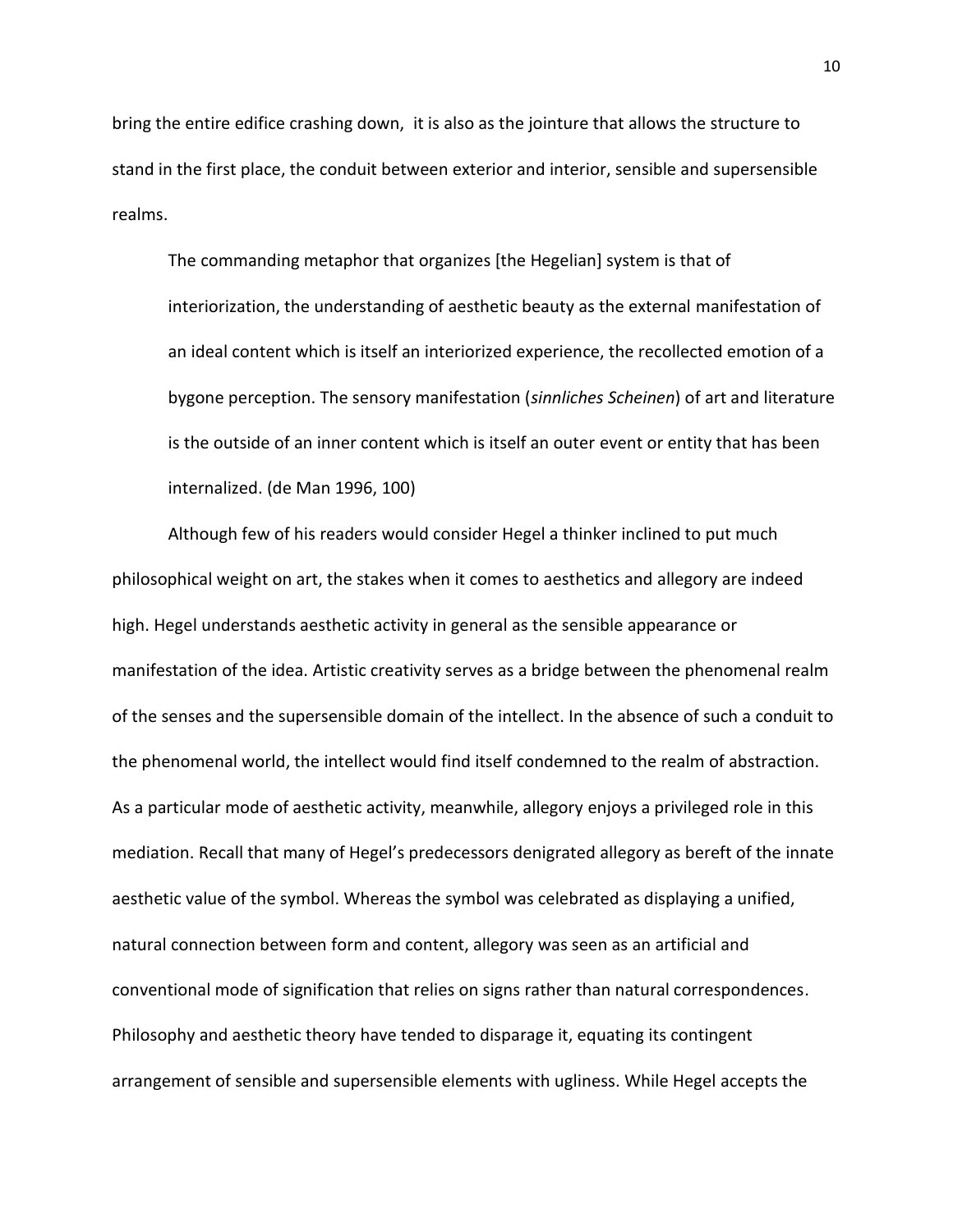formal terms of the distinction he turns the tables on the tradition by asserting that it is precisely in this contingency of the sign that the intellect can assert its freedom from determination by the sensible world. If correspondence between phenomenal appearance and idea is conventional in allegory then, by implication, it is only through allegory that the intellect can assert its own sovereignty over the specific form it assumes.

In the above-quoted passage we also catch glimpse of an important disjunction that emerges in the allegorical relation. Unlike what happens with the symbol, the interior content to which allegory gives form is not an ideal meaning residing outside of time. The interior state that it discloses turns out to be the product of an earlier interiorization: for instance, an occurrence whose experience inscribed itself in the memory circuits of the subject. Thus the interior, non-sensible "origin" that allegory is charged with transporting into the sensible realm is in fact the product of a prior translation (external to internal). This translational loop, in which exteriorization is always already interiorization, effectively splits allegorical language from itself, overdetermining the sign as a sedimentary artifact possessing multiple temporal "layers."

The paradigm for art is thought and not perception, allegorical sign and not the natural unity of the symbol, writing and not painting or music. For the same reason, de Man points out, art for Hegel is also linked to memorization (*Gedächtnis*) and not recollection (*Erinnerung*). Memorization denotes the exteriorization of internalized memory in the written sign, as opposed to the ideal internal process that is recollection. As we have seen, allegory partakes in a past whose recovery is out of the question. The object of memorization is of the past in a radical sense, and allegory "leaves the interiorization of experience forever behind. It is of the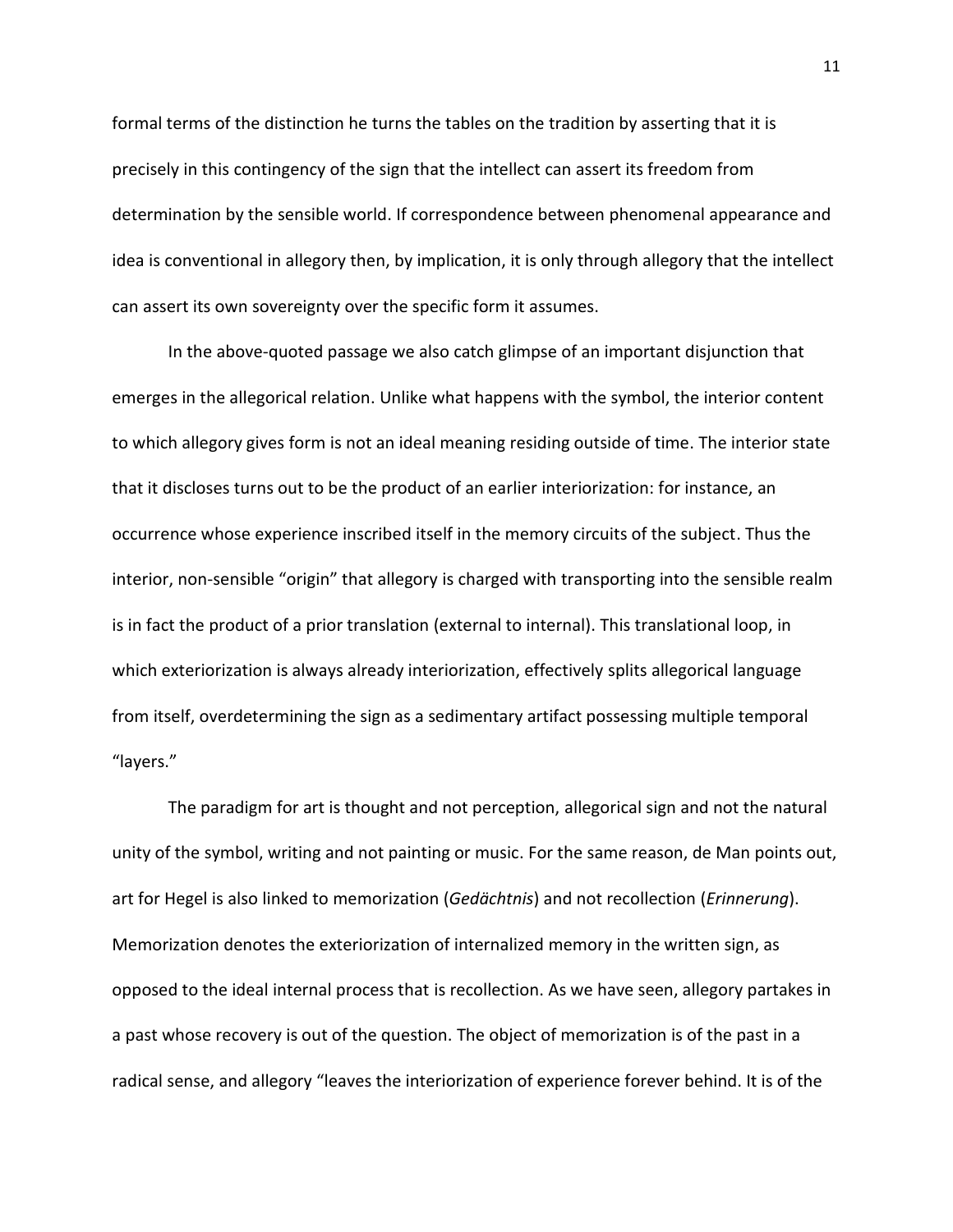past to the extent that it materially inscribes, and thus forever forgets, its ideal content" (de Man 1996, 103). The result is a conundrum whereby the allegorical manifestation of interiority through memorization effectively negates what it ought to preserve—not unlike the way in which Plato accuses writing, which is supposed to serve as an aide memoire, of in fact promoting forgetting. Memorization introduces a mechanicity that Hegel describes as an "empty link" [*das leere Band*] between interior experience and the phenomenal world. Once incarnated in the written word, memory can no longer be understood as the ideal unification of the subject with itself: past with present, passive with active, reflected with reflecting.

I now turn to an essay that de Man first published in *Critical Inquiry* in 1976 under the title "Political Allegory in Rousseau." That article was reprinted three years later, with a few alterations, in *Allegories of Reading* under the heading "Promises (*Social Contract*)." The question I want to look at before moving on to Castellanos Moya involves the difference between those two titles. The substitution invites us to ask what happens when the promise and its temporality comes to take the place of political allegory. Are these two names for the same thing? Or, after further reflection, did de Man decide to replace an inadequate term with a more precise one?

One answer to this question can be found in de Man's account of reading as confrontation with the aporetic nature of text. A text, he tells us, demands to be read simultaneously through heterogeneous locutionary registers: for instance, as figurative language and grammatical order, as constative and performative speech, and so on. The passage from one register to another, however, introduces a difference that cannot be reconciled by recourse to the tools proper to one register or the other. The passage itself has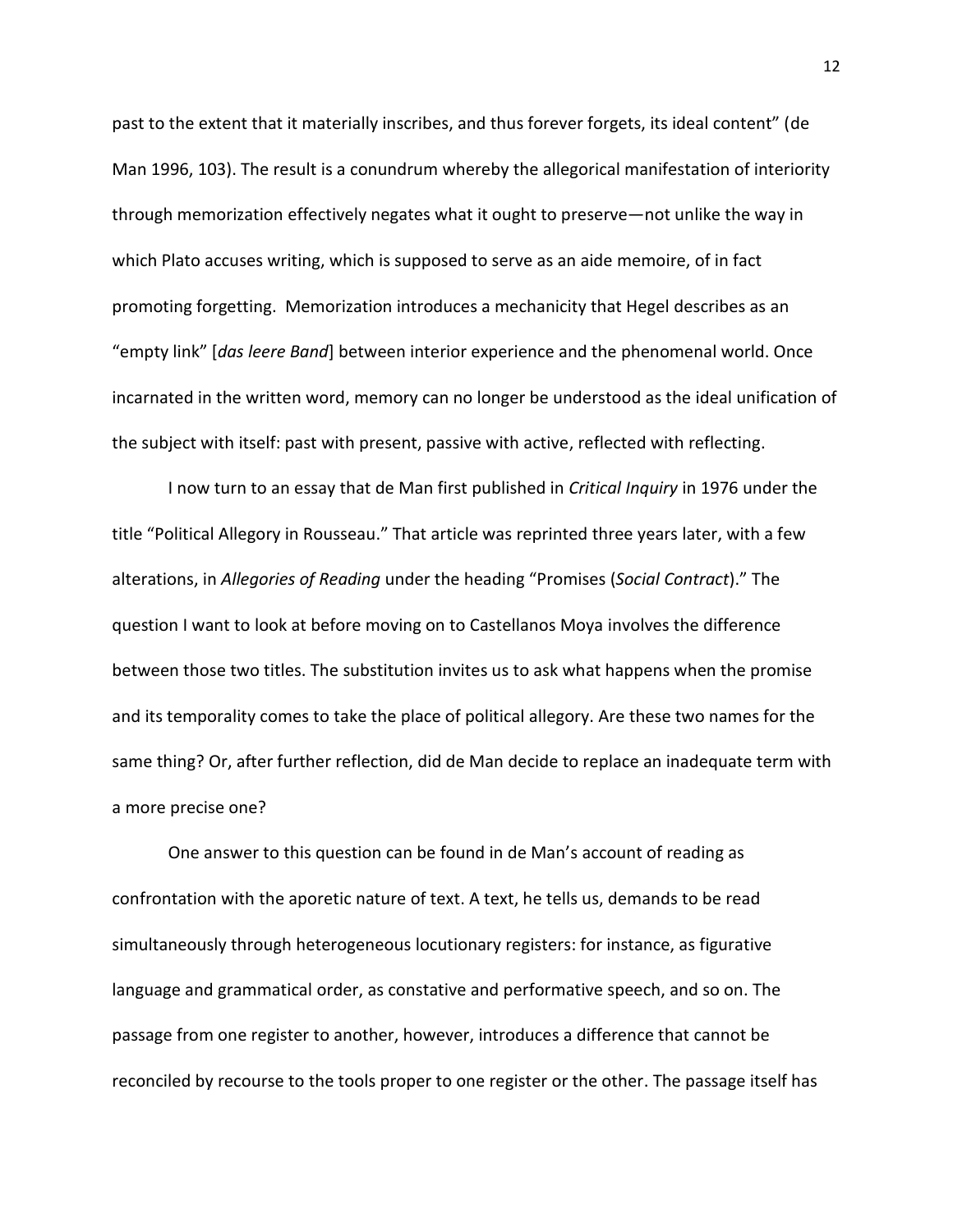no proper measure. As is the case with language, what we call text is therefore irreducibly heterogeneous, not One. Text necessitates a thinking of any present as always-already differing from itself. It threatens the ideal unity and homogeneity of time that serves as the foundation for philosophical, political and economic modernity. With de Man's essay I propose that the two titles in question inform one another in the following way: the promise clarifies what is at stake in political allegory (a strange temporality without which there could be no politics) while political allegory situates the odd temporality of the promise in the realm of power and decision. At the same time, the passage from political allegory to promise also marks a limit for the political. The demonstration of this point will have to wait until the final part of this essay.

De Man's elucidation of this disjunction internal language finds its political corollary in Rousseau's view of the modern State in its "static" and "active" roles. What we call the State coincides with distinct functions and responsibilities that may not be reconcilable under a single concept. On one hand the State designates a constituted entity (*Etat*) charged with legislating and applying the law. But it also points to a constitutive sovereign force (*Souverain*) whose nature is to assign itself the law, and which is necessary in principle if we hope to distinguish between legitimate and illegitimate uses of power and force. In de Man's terms this is analogous to the distinction between constative (*Etat*) and performative (*Souverain*) modalities of language, or between grammar and rhetoric, or between cognition and action. A text, such as a constitution or a treatise on political theory, must take into account both of these modalities, and regardless of the possibility that they may prove to be incompatible with one another. "It seems," writes de Man, "that as soon as a text knows what it states, it can only act deceptively, like the thieving lawmaker in the *Social Contract*, and if a text does not act, it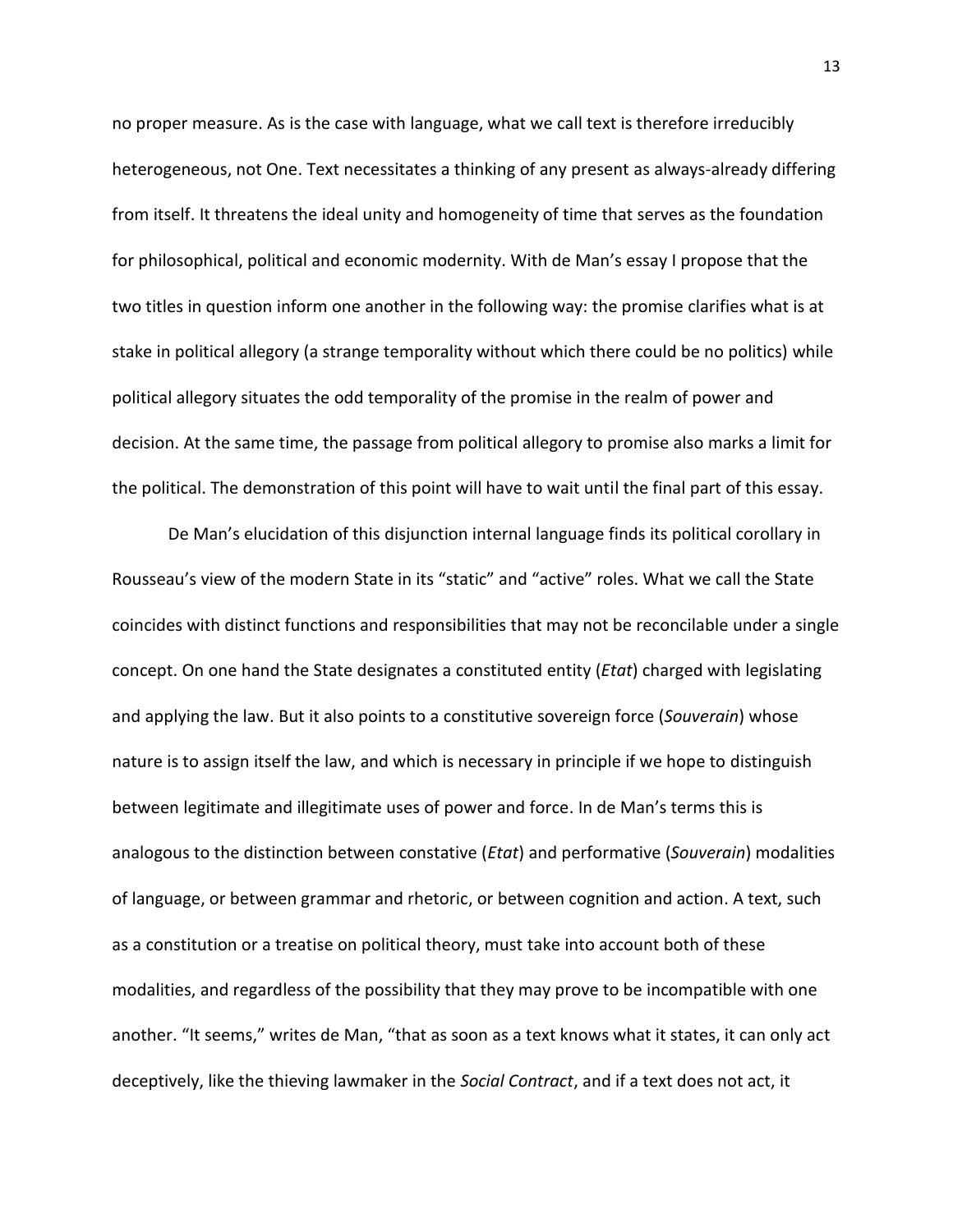cannot state what it knows" (de Man 1979, 270). Cognition and action, *Etat* and *Souverain*, must be brought together in order for there to be politics at all, i.e., something more than arbitrary, self-interested deployment of power and expropriation. In bringing these modalities together, however, the text produces a situation in which the terms of one must be subjugated to those of the other. The disjunction that splits cognition and action is not a shortcoming that Rousseau could have fixed, just as he could not resolved the difference between constative and performative speech. It is, as de Man writes in the 1979 version of the essay,

a fact of language over which Rousseau himself has no control. Just as any other reader, he is bound to misread his text as a promise of political change. The error is not with the reader; language itself dissociates the cognition from the act. *Die Sprache verspricht (sich)*; to the extent that it is necessarily misleading, language just as necessarily conveys the promise of its own truth. (277)

In the 1976 version of the essay de Man had written "*Die Sprache verspricht*": language promises. In the 1979 revised version he changes this to: *Die Sprache verspricht (sich)*. Both variations allude to Heidegger's *Die Sprache spricht*: language speaks. The difference between de Man's formulations and Heidegger's is marked only by the elusive verbal prefix *ver*-, which introduces an implicit distinction between an act that inaugurates a totality (language speaking, which in Heidegger's formulation is tantamount to saying "the world worlds" or "being discloses") and an act that introduces a gap between the time of speech and the time in which what is spoken will have been realized (language promising). The promise is divided from itself; its structure gives shape to a thought of time as heterogeneous and irreducible to any metaphysical conceptualization of time, i.e., to any inquiry that would determine the essence of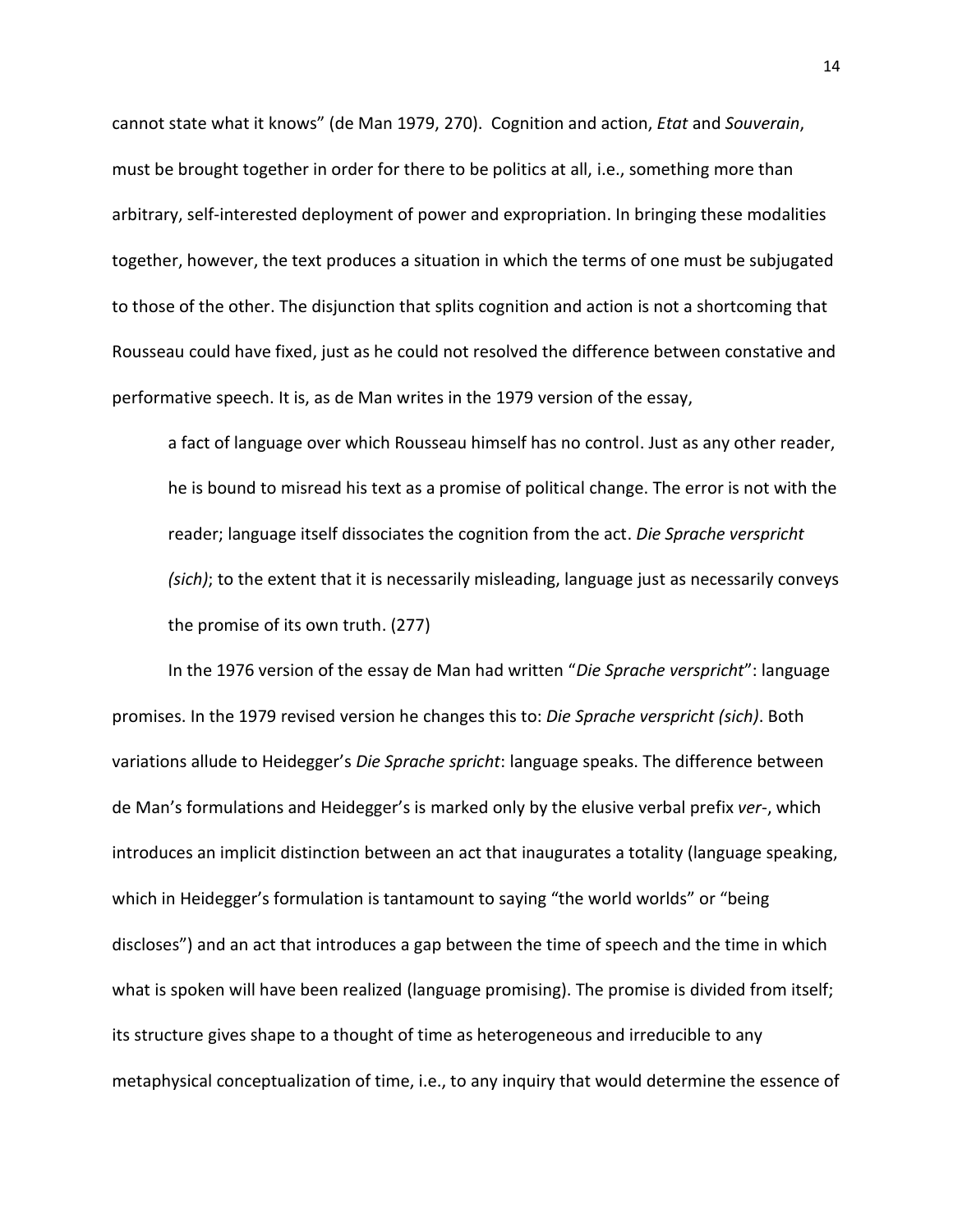time as presence.<sup>3</sup> Every promise, every utterance of an action still to be realized in the form of an "I will do…," finds itself divided between distinct times: the present moment of speaking; a past whose reality the promise vows will change; and a (specified or indeterminate) future present in which the promise will be fulfilled. This is the case whether the promise appeals to the speaker's personal life ("I vow to quit smoking after exams are over") or to history ("The communist revolution will put an end to class conflict and exploitation"). Language promises, and it is in language that the promissory structure of the political is to be found. One of the things Rousseau teaches us is that there can be no politics without language and without the odd temporality of the promise. In the absence of this differential temporality and the potentiality it harbors, politics would be indistinguishable from mere administration of social differences and calculative expropriation of time.

In the 1979 version of the essay de Man revises the 1976 sentence through the insertion of the reflexive pronoun, generating a new and somewhat idiosyncratic sentence: *Die Sprache verspricht (sich)*. Transitively or intransitively, language promises [*verspricht*]; reflexively, language misspeaks or stumbles over itself [*sich verspricht*]. Language introduces disjuncture and thereby ruins the identity between form and meaning, phenomenality and truth. We must not move too hastily in dismissing this focus on language and its aporias as a sophistic evasion of the real—i.e., practical—concerns of politics. As Jacques Derrida puts it in an essay written shortly after de Man's death, it is precisely the aporetic structure of the promise that "gives or promises the thinking of the very possibility of what still remains unthinkable or unthought, indeed, impossible" (Derrida 1989a, 132). The structure of the promise is not that of a simple lag time separating the moment of pronunciation from the time of action and/or fulfillment of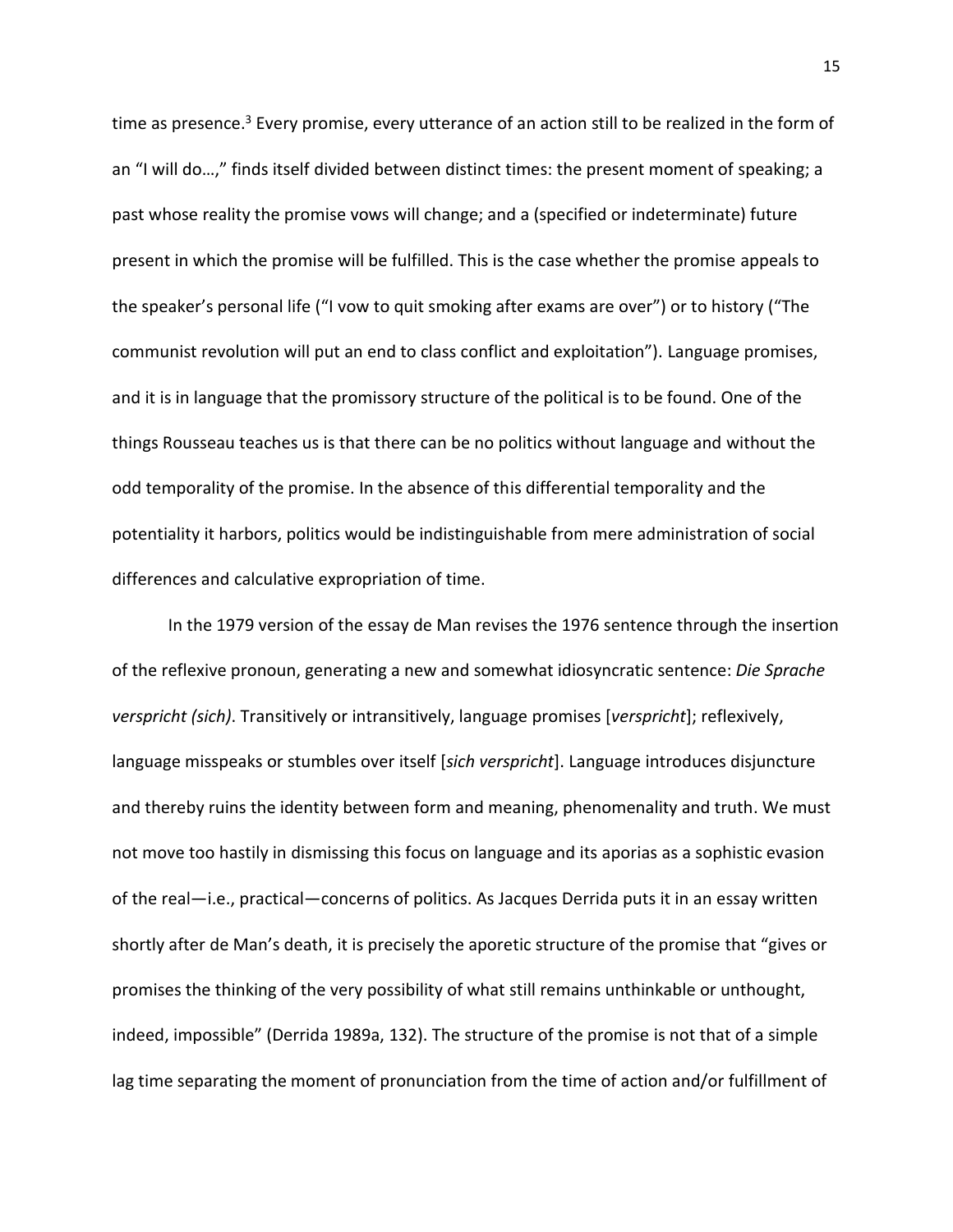whatever terms are set out in the promise. At an equally fundamental level the promise underscores a dimension of incalculability that underlies all speech and all action insofar as they presuppose the possibility of being read, heard and understood again in the future. Although the promise unquestionably involves a calculative appropriation of time insofar as it projects a determinate future that the speaker vows to help bring about, the very utterance of the promise also underscores a limit for all calculation: after all, if time could be fully subsumed within calculative reason then there would be no need to make promises in the first place.

Derrida too focuses on the promise as highlighting a dimension of allegorical language that exceeds calculation, albeit from within calculation itself. He calls this dimension a Faktum. The structure of facticity resembles the irretrievable anteriority that de Man associates with the allegorical referent:

[it is] a fact of language…over which we have no control. This "fact" is not natural, it is an artifact, but an artifact which for us…is already there, as *a past which has never been present*. We might say that it is historicity itself—a historicity which cannot be historical, an "ancientness" without history, without anteriority, but which produces history. (Derrida 1989, 95)

Here the dichotomy of speech and act, saying and doing, begins to tremble. Linguistic facticity is not of nature but of technics, a technics that is at work in all creative activity (art, literature, politics). This Faktum has no history, and thus it can only be represented allegorically. Or it can only be represented allegorically and catachrestically, i.e., as irretrievable anteriority. But this facticity is also the condition of possibility for anything like history, and thus silently at work in any allegory. As past that has never been present, it is the originary cut that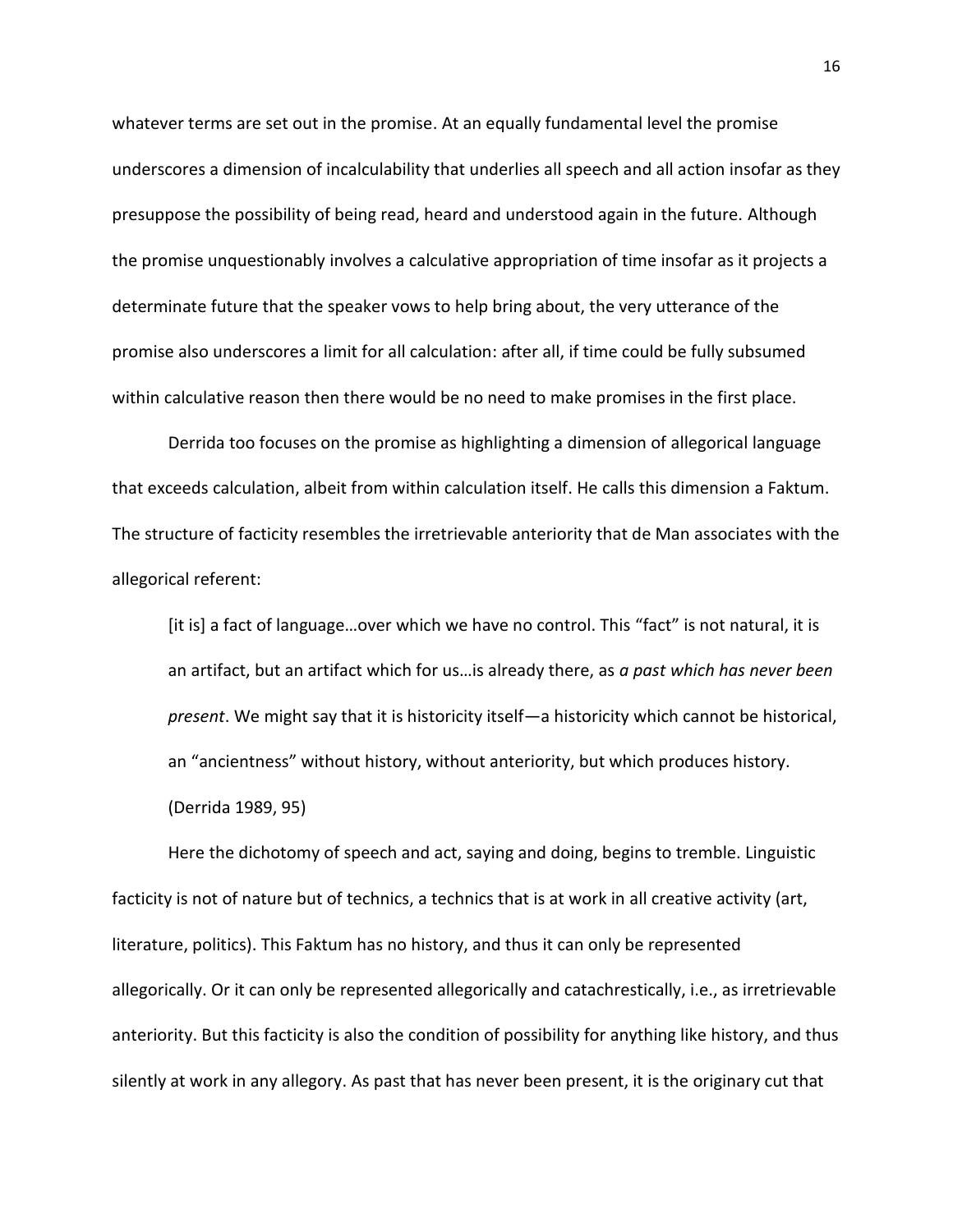will have severed all speaking beings from nature, a separation through which it becomes possible to conceive of "nature" and "culture." Such a cut is not an origin in any essential sense; in other words, it could never have constituted an origin in its own time (if it had a time). It can only become origin a posteriori, once irretrievably lost, in the speech that drowns out the silence of the cut. This retroactive temporal structuring of facticity as temporal precisely inverts the promissory structure of which I have been speaking. Thus the promise brings to light the radical anteriority of "language" or linguistic facticity that turns out to possess the same odd temporal structure that governs allegory.

De Man's discussion of allegorical anteriority, of a past that was never present, opens up possibilities for thinking time and history as something other than a progressive or teleologically guided sequence. Recall that for de Man a text demands to be read at one and the same time as describing and constituting what it describes. As we have seen, this "one and the same time" is anything but a single, homogeneous time. Like the radical anteriority described by Derrida, it has never been present and could not become present, and yet there could be no such thing as action or politics without it. It may be that allegorical anamnesis of an anteriority that was never present offers a site for thinking the non-oppositional difference that philosophy seems destined to avoid whenever it tries to conceptualize space or time—a site for thinking the *spacing of time* or the *becoming time of space*.

Horacio Castellanos Moya's 2013 novel *El sueño del retorno* tells the story of a Salvadoran exile, Erasmo Aragón, who is employed as a journalist in Mexico City where he lives with his girlfriend and young daughter. In 1991, with UN-brokered negotiations for a cease-fire between the FMLN and the Salvadoran army underway, Aragón begins planning his return to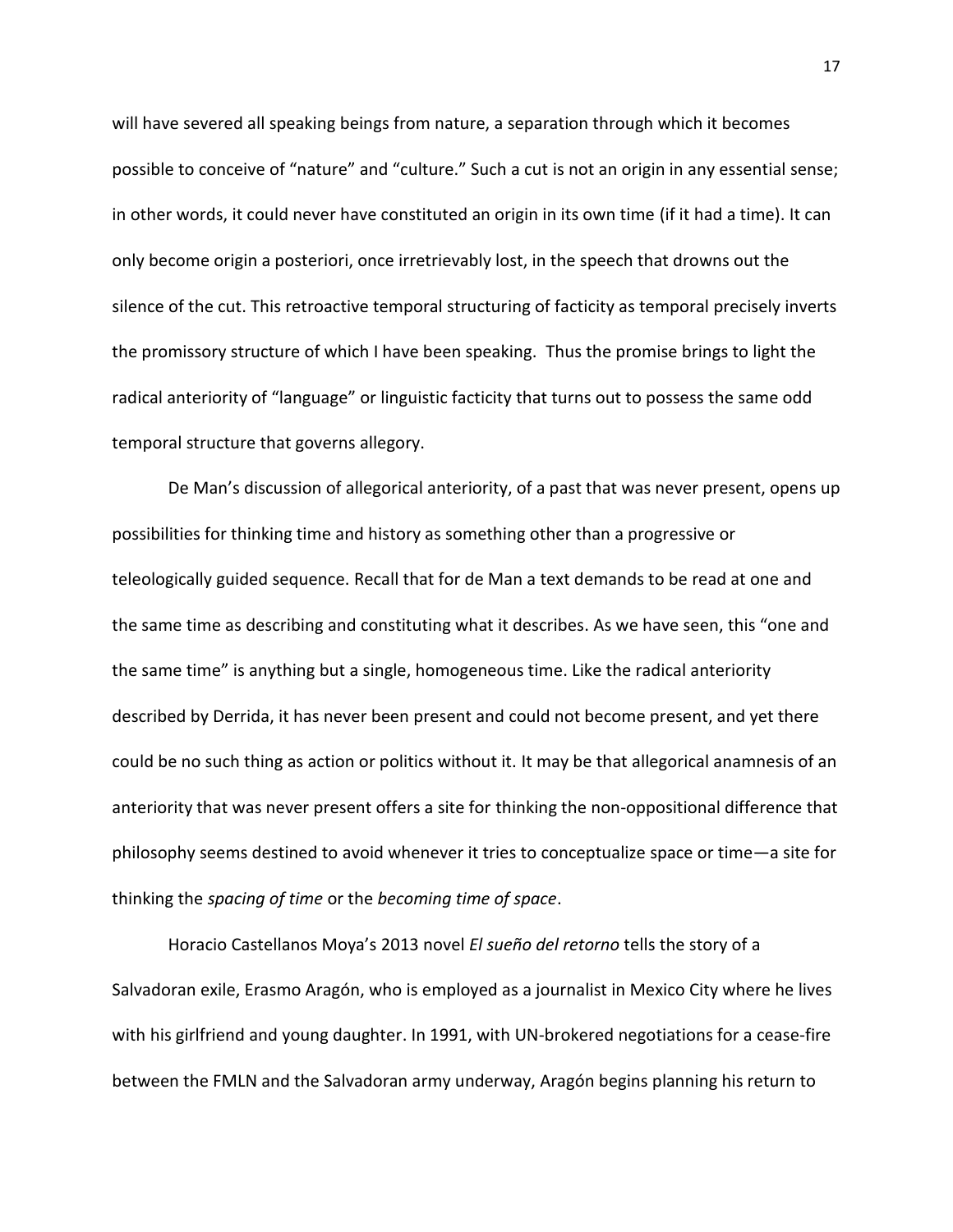San Salvador. There he hopes to "participate in History" (Castellanos Moya 2013, 131), as he puts it, by collaborating in a new cultural journal intended to foster the development of a democratic culture in his war-torn country. The novel, based loosely on aspects of the author's own experiences during that period, engages in an interesting way with the idea of national allegory. In one sense *El sueño del retorno* is a perfect fit with Jameson's position: there is no personal and familial anecdote in this novel that could not easily be mapped onto the national history of El Salvador, no conflict that cannot be understood as echo or symptom of the history of oppression, exploitation, and violence in the region. In another sense, however, Castellanos Moya's work precisely moves against Jameson's account of national allegory: by questioning the Hegelian understanding of consciousness as truth of history and, by extension, refusing the idea of literature as a mirror in which memories of collective struggle against oppression can give birth to a new revolutionary consciousness.

*El sueño del retorno* can also be read productively alongside an earlier collection of essays published by Castellanos Moya's at the time of his own return to El Salvador in the early 1990s. Entitled *Recuento de incertidumbres: cultura y transición en El Salvador*, the essays took stock of the uncertainties, fears, and hopes that accompanied the end of civil war. *Sueño del retorno*, meanwhile, revisits and rewrites the scene of return two decades later in order to narrativize its various *desencuentros*, its missed opportunities and disappointments. The *Recuento* essays similarly bear the mark of return: of a return to El Salvador that would coincide with the country's rise from the ashes of self-destruction to reinsert itself onto the historical tracks of social transformation and progress. Writing in 1993, Castellanos Moya clearly foresaw the difficulties that El Salvador would face in its struggle not only with the destruction wrought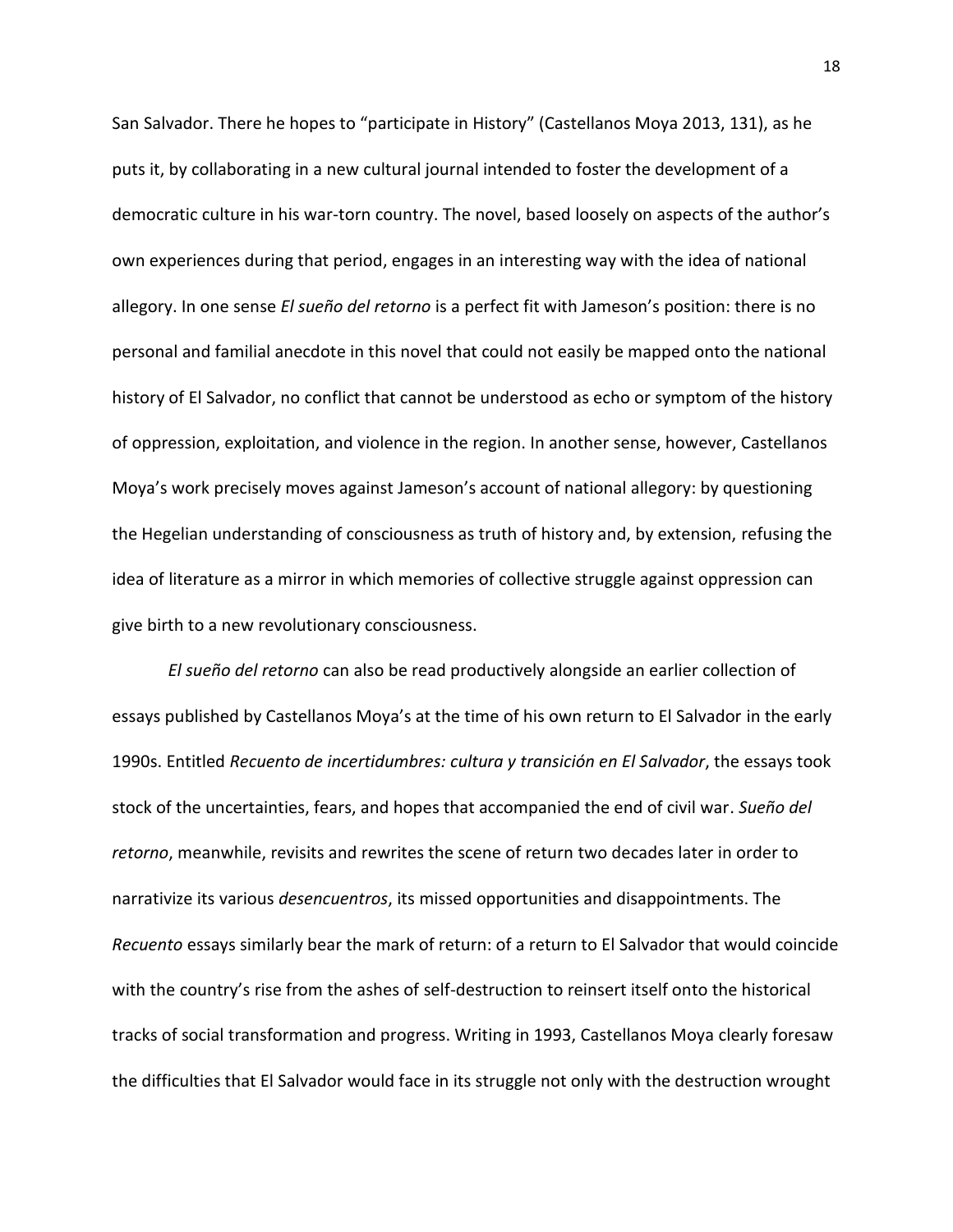by civil war but also with a deeply engrained history of ideological polarization in which dissensus and difference are seen—by the Left as much as by the Right and the military regimes—as a pretext for the other's annihilation.

*Primera plana* was the name of the journal that Castellanos Moya helped found and direct after his return to El Salvador in 1994. The journal promoted dialogue and debate as civil, democratic alternatives to that culture of enmity and destruction. *Primera plana* would oppose terror and annihilation with a space for thinking and exchange—a space which, while not itself political in any sense, is no doubt an indispensable condition for any desirable politics. The journal was short-lived, however, in large part because the editors were unable to secure sufficient financial support in the post-war environment. As Castellanos Moya would later observe, the journal's lack of longevity was symptomatic of how the so-called transition proved unable to transform old structures, outlooks, and habits that had prevailed in Salvadoran society over much of the previous century (Castellanos Moya 2008).

One of the incisive points raised in *Recuento de incertidumbres* concerns what Castellanos Moya saw then as the singular status of Central America, in distinction not only from the developed world but from other regions in Latin America. Periphery of the periphery and isthmus between two oceans, Central America is not only more exposed than most other regions to the whims of nature and to the sway of the world's imperial powers, it is also marked by seemingly endless string of massacres, uprooting and migration. As a geopolitical space it is forever undergoing displacement and disjunction, its human inhabitants and natural resources spilling relentlessly beyond its borders. Alongside the optimistic culturalism that informs Castellanos Moya's plans for his return to El Salvador, *Recuento* also harbors deep-seated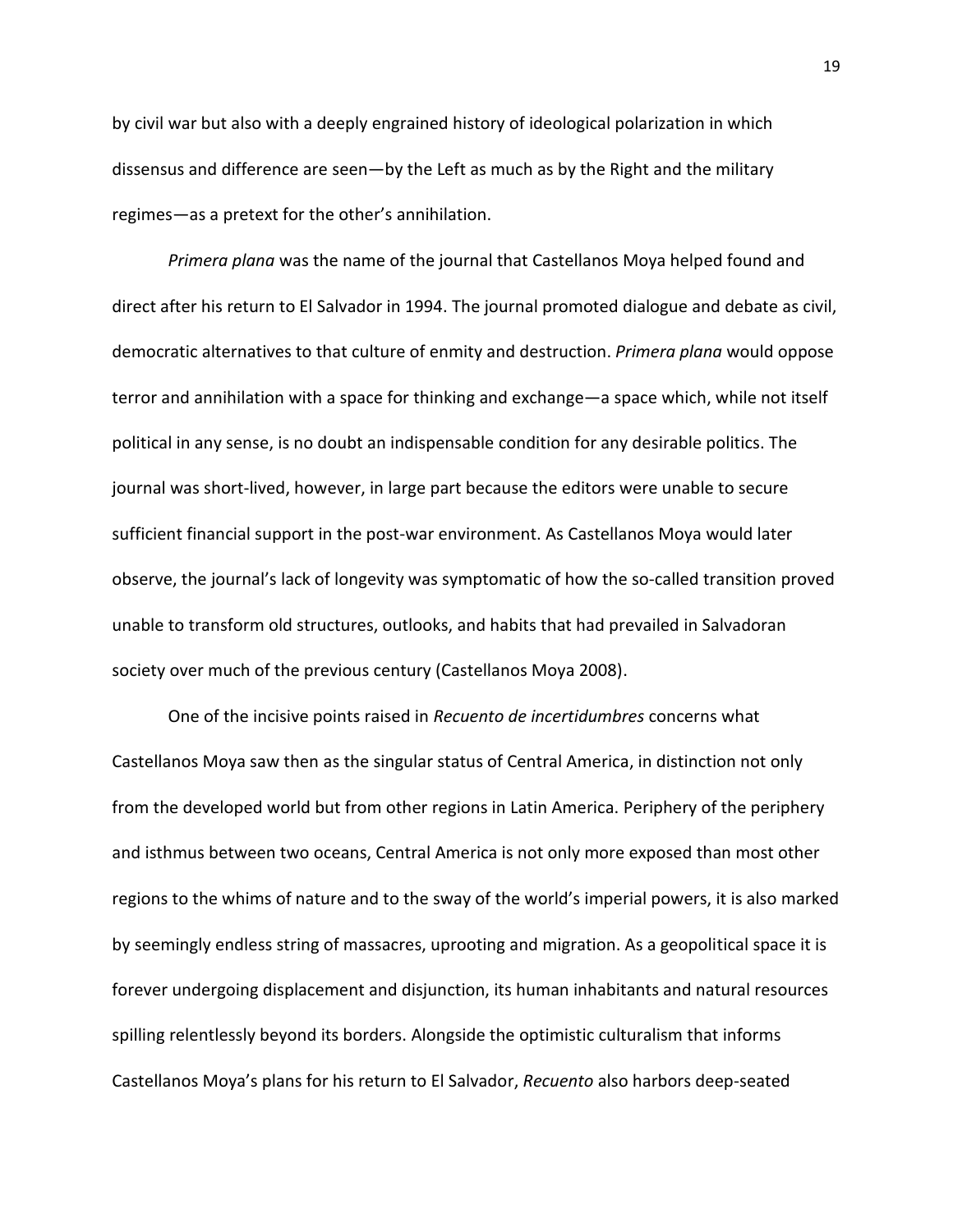misgivings about what he describes as a "militarism" underlying Salvadoran history. The roots of this violence can be traced back to the colonial period, he says, making it in a certain sense foundational for post-independent Central American societies. This violence would almost have to be understood as non-historical. It precedes distinctions between war and politics, disorder and order. It names a thought of strife at the very ground of Central American social, political and economic orders, and as generating what Castellanos Moya terms "national deformation" (Castellanos Moya 1993, 30-31).<sup>4</sup> The 1980-92 civil war would then be a symptom of a deeper underlying tendency, the transformation of which would entail far more than a UN-brokered détente.

The culture of war thematized by Castellanos Moya seems to return or flare up repeatedly over the course of the region's post-independence history. This peculiar condition of dislocation, in which Central America is forever becoming different from itself, is what imparts particular urgency to the notion of *retorno* in the novel I am discussing. At the same time, Castellanos Moya's reflections on El Salvador now appear uncannily prescient in view of more recent trends in our world today, in which global conflict presents problems for which the conceptual tools of political modernity may no longer be able to provide explanatory power. 5 Indeed, even the underlying doubts present in the *Recuento de incertidumbres* strike the reader as optimistic in the context of a global disorder over which the culture of democracy would appear to have little influence.

Ahora, 16 años después, compruebo perplejo que la violencia no sólo se recicló en El Salvador, sino que es el nuevo gran problema de otras naciones, que se ha convertido en la peste que, junto a la pobreza, mantiene en la postración a buena parte de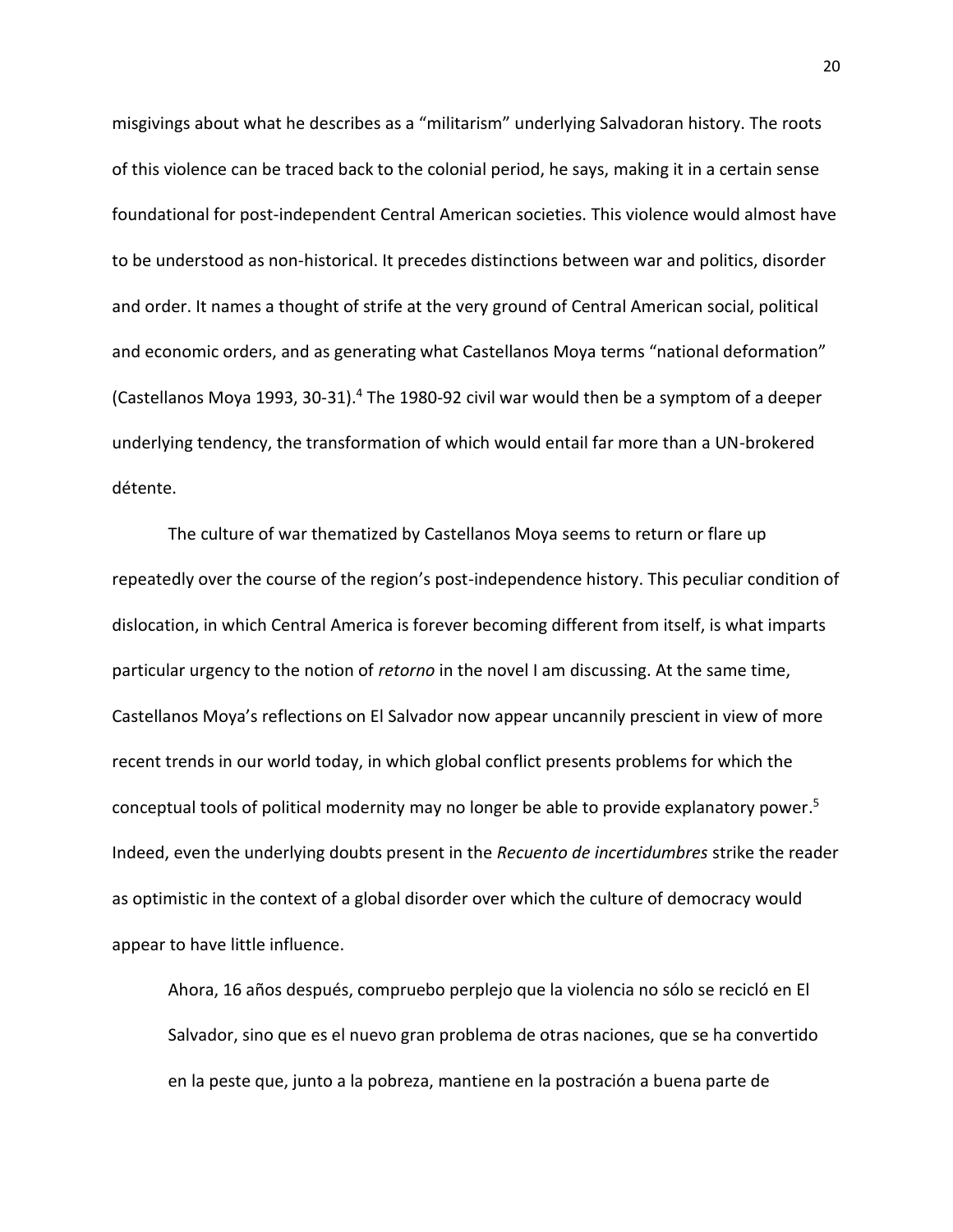Latinoamérica. La realidad se volvió más grosera, sanguinaria; mi trabajo, como el de otros colegas escritores de ficción, consiste en tragarla, digerirla, para luego reinventarla de acuerdo con las leyes propias de la fabulación literaria. (Castellanos Moya 2008, np)

Let us now go back to *El sueño del retorno*. Aragón's plans to return to San Salvador are delayed when he suffers a severe case of abdominal pain, which he fears stems from his heavy drinking. He seeks the help of a homeopathic doctor and fellow Salvadoran exile, don Chente Alvarado. After examining him don Chente dismisses Aragón's fears of cirrhosis and informs him that he has a case of acute intestinal inflammation brought about by stress. Don Chente administers acupuncture to relieve the symptoms but warns Aragón that, sooner or later, the discomfort is bound to return. Aragón's guts are all knotted up for some reason or other, the doctor tells him, and the condition is unlikely to resolve itself so long as the underlying cause remains unaddressed.

The doctor appeals to human evolutionary history in order to illustrate to Aragón how his physical suffering is linked to an unknown psychic conflict. For many millennia, protohumans behaved like all other mammals in relieving themselves wherever they happened to be. But when obliged to become sedentary and reside in caves during the Ice Age, Homo sapiens learned to control its bodily processes and to defecate in a dedicated site away from where it lived and slept. In the subsequent history of the human race, every small child has reenacted that cultural evolutionary process during its early years, confronting an anxietyproducing choice: follow the physiological impulses of the sphincter or heed the social imperatives laid down by the parents?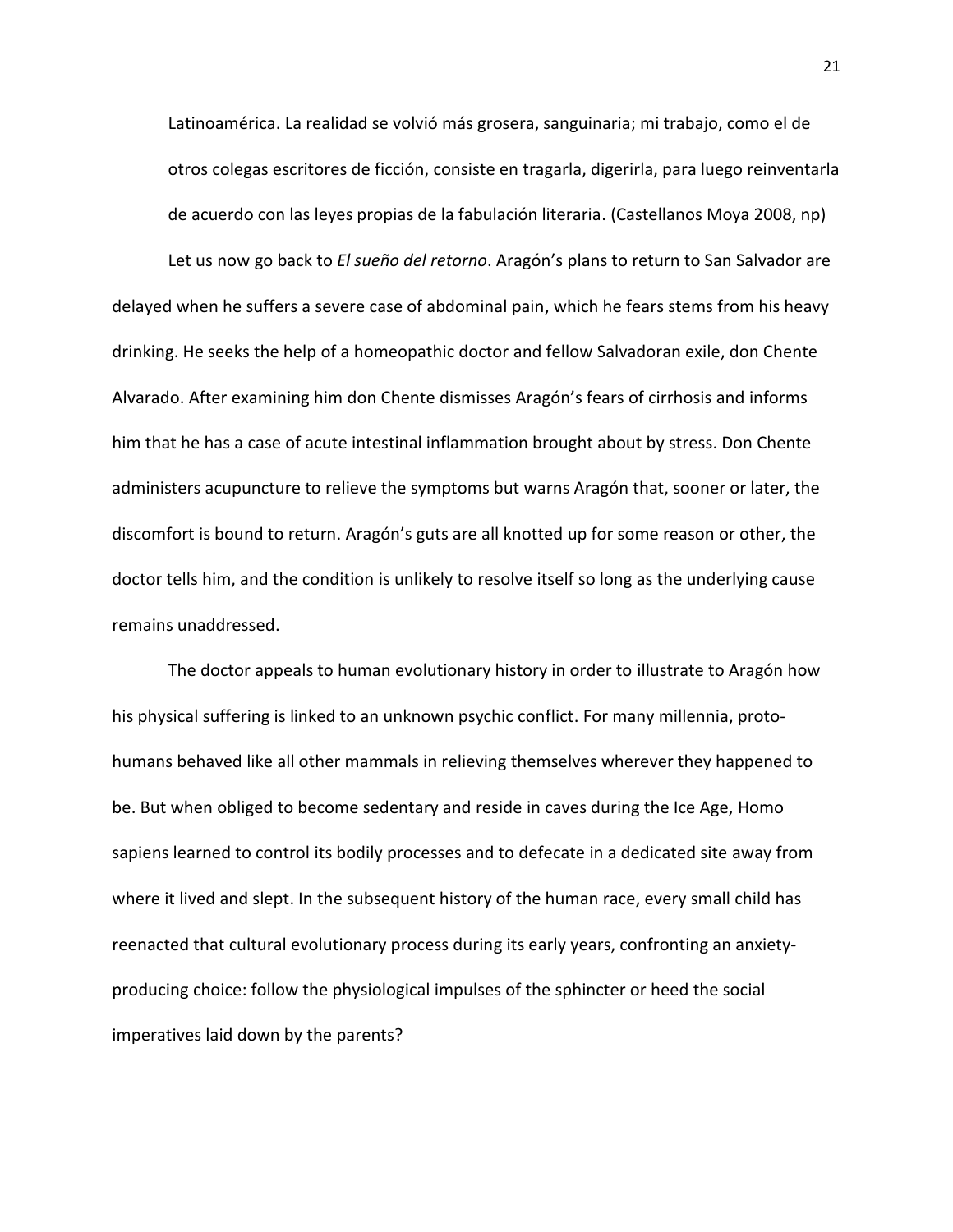La angustia y el control de los esfínteres están estrechamente relacionados. Si a un niño se le educa con métodos estrictos y se le reprime en ese momento, a lo largo de su vida llevará su angustia al esfínter y por lo mismo al colon. Y cuando como adulto tenga que tomar una decisión entre dos opciones, sentirá angustia y esa angustia le hará apretar el esfínter y tensionar su colon. De ahí viene la colitis nerviosa, un mal que sufre la mayoría

de seres humanos, aunque no se hayan percatado de ello. (Castellanos Moya 2013, 20) Individual development repeats the evolutionary trajectory of the species; ontogeny recapitulates phylogeny, as Ernst Haeckel once asserted. The human body according to Alvarado is a writing surface on which the cultural history of humanity inscribes itself as developmentalist allegory. The distress experienced by the adult member of the species marks the return of that anxiety-filled repression to which the toilet-training child once submitted, which in turn reenacts in a condensed timeline the archaic collective repression that gave birth to the latrine—and, by implication, to technics and civilization. By the same token, when we become anxious for one reason or another this emotional disturbance manifests symptomatically as a tightening of the colon.

Following a session of hypnosis the doctor informs Aragón that the root cause of his immediate discomfort is an unresolved conflict lurking in his familial history, and in particular concerning his relationship with his now-deceased father, one that don Chente characterizes as an "black hole" (97). The doctor does not, however, reveal anything about what Aragón might have said while under hypnosis. The mystery becomes a major source of preoccupation for the journalist, who begins to suspect that he may have committed some horrific crime in his past. In order to achieve a durable cure, the doctor advises, Aragón will need to work through the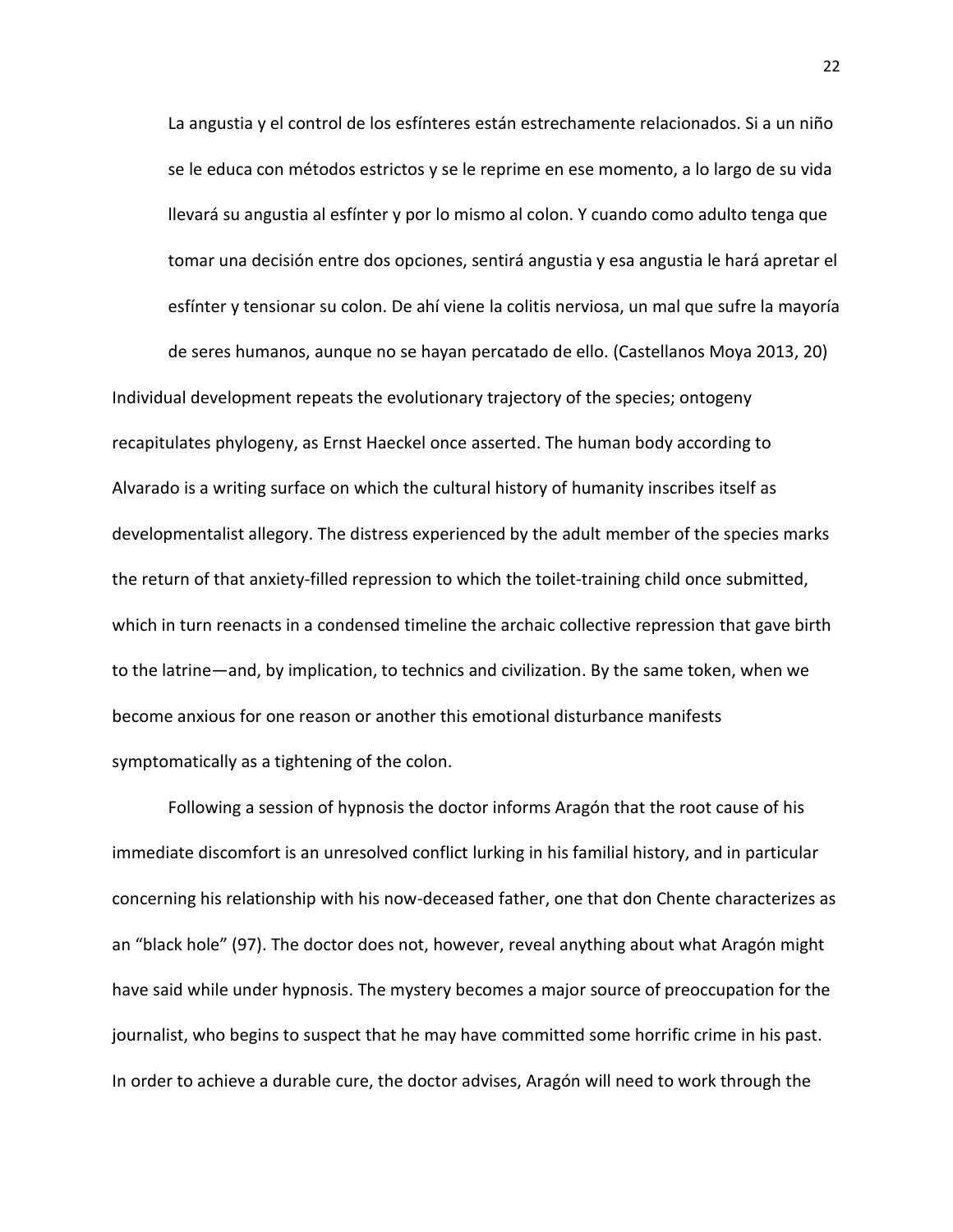knot of paternal conflict. As a therapeutic starting point he recommends that Aragón sit down and write out his life story in order to provide himself with material for reflection. This exchange between doctor and patient frames a question that Aragón repeatedly puts to himself and which perhaps has no proper answer: How to begin narrating one's own life? Where does one start recounting what one is and has been to oneself? What is the first memory in which a memoire would find its proper beginning? These questions convey one of the meanings of the novel's title: the return to one's own past, the attempt to decipher what remains mysterious in one's own history as a step in the direction of resolving the archaic conflicts and impasses that we reenact in our everyday lives without being aware of what it is that we are really doing (Freud 1950).

The homeopathic treatment is interrupted, however, when Don Chente must himself return to El Salvador to tend to the estate of his recently deceased mother. No sooner does he arrive, however, than the doctor mysteriously vanishes. The news of Alvarado's unexplained disappearance leaves Aragón shaken; his fear that don Chente has become the latest victim of the infamous Salvadoran death squads is intensified by the prospect that Aragón himself may soon be facing a similarly unhappy fate. In the aftermath of the hypnosis sessions, meanwhile, the patient begins to experience—in his dreams as well as in his encounters with fellow exiles the return of long-buried childhood memories involving political violence: the bombing of the house of his nationalist grandfather by the liberal government in the 1940s, the assassination of his father during the turmoil that preceded the 1972 golpe de estado, the brutal slayings of his cousin and a close friend at the hands of the military during the civil war, but also the fratricidal purges enacted by the Salvadoran FMLN. This Proustian juxtaposition of conscious and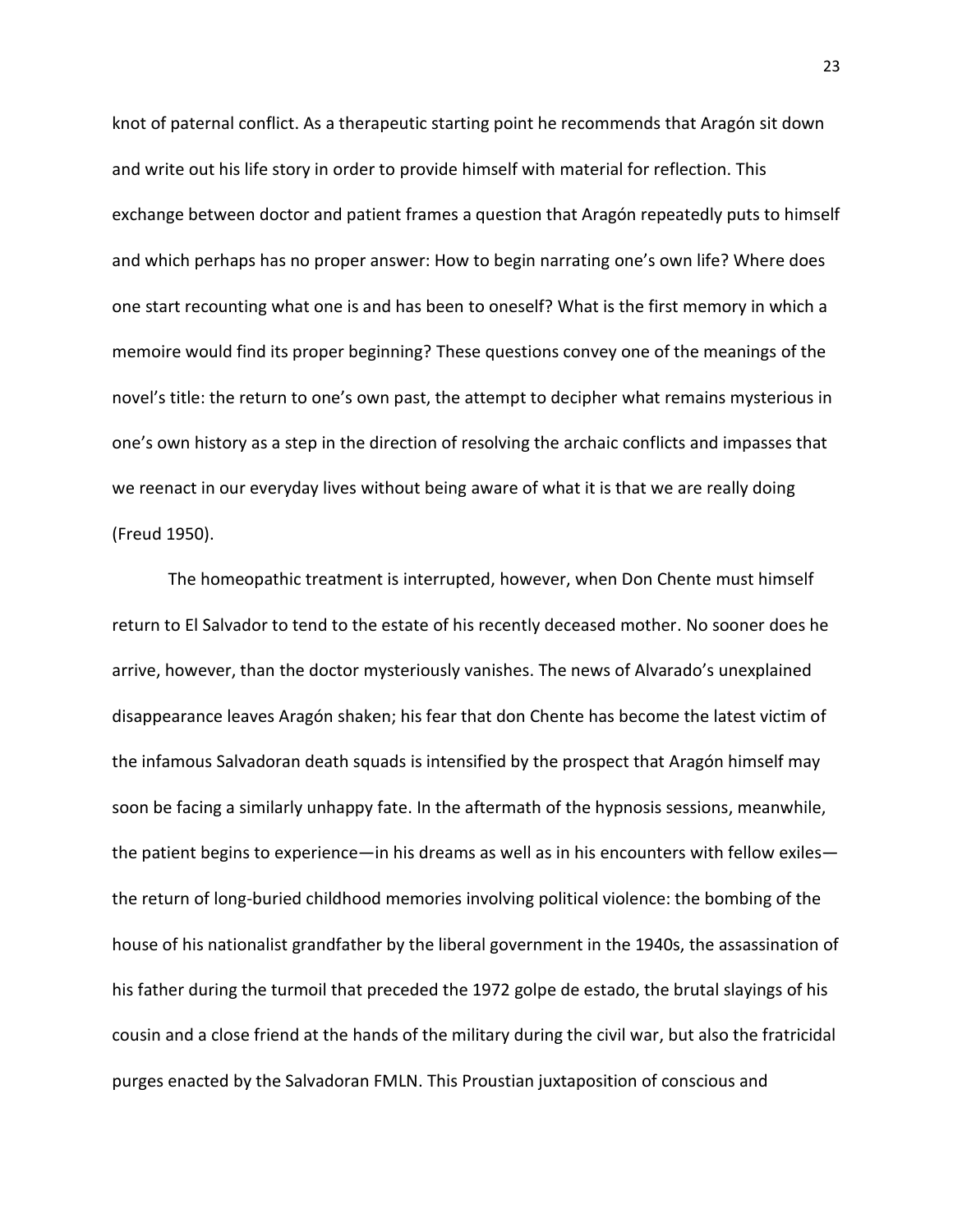involuntary memories discloses another way of reading the novel's title: the long-forgotten memories that return without any bidding, as if they were moved by some kind of automaton.

In probing his distant past Aragón unearths a knot that will prove to be the core of the novel. In his childhood memories resides an enigma that finds its somatic corollary in the intestinal knot for which he sought treatment with don Chente. It also resonates in interesting ways with de Man's account of the allegorical referent as sign of pure anteriority. This mysterious knot becomes apparent in the context of Aragón's pursuit of the question of a first memory, an axis in relation to which the meaning of specific experiences and recollections would become clear. As it turns out, however, this knot cannot be cut and it renders forever dubious the idea of an excavation that could finally discern a first memory that would constitute the proper origin of the subject. The mysterious mnemonic image discloses a technics—a prosthesis and a mechanicity—at the heart of what we take to be most human: the memories of childhood.

Aragón's first memory is of an occurrence that happened when he was just three years old. Or at least so he had always believed, although subsequent reflection will cast doubt on whether or not the memory is properly speaking his own. One day a bomb detonated in the house of his maternal grandfather, a nationalist dissident conspiring to overthrow the dictatorship of Maximiliano Hernández Martínez. The blast destroyed much of the house and sends its inhabitants scurrying for safety. Aragón recalls watching as his grandmother swooped him up and whisked him out of the burning house. Significantly, Aragón recalls, it is this same grandmother who would subsequently dedicate herself to undermining the image of her sonin-law (Aragón's father) in the little boy's eyes. Thus this memory, whose enigmatic status I am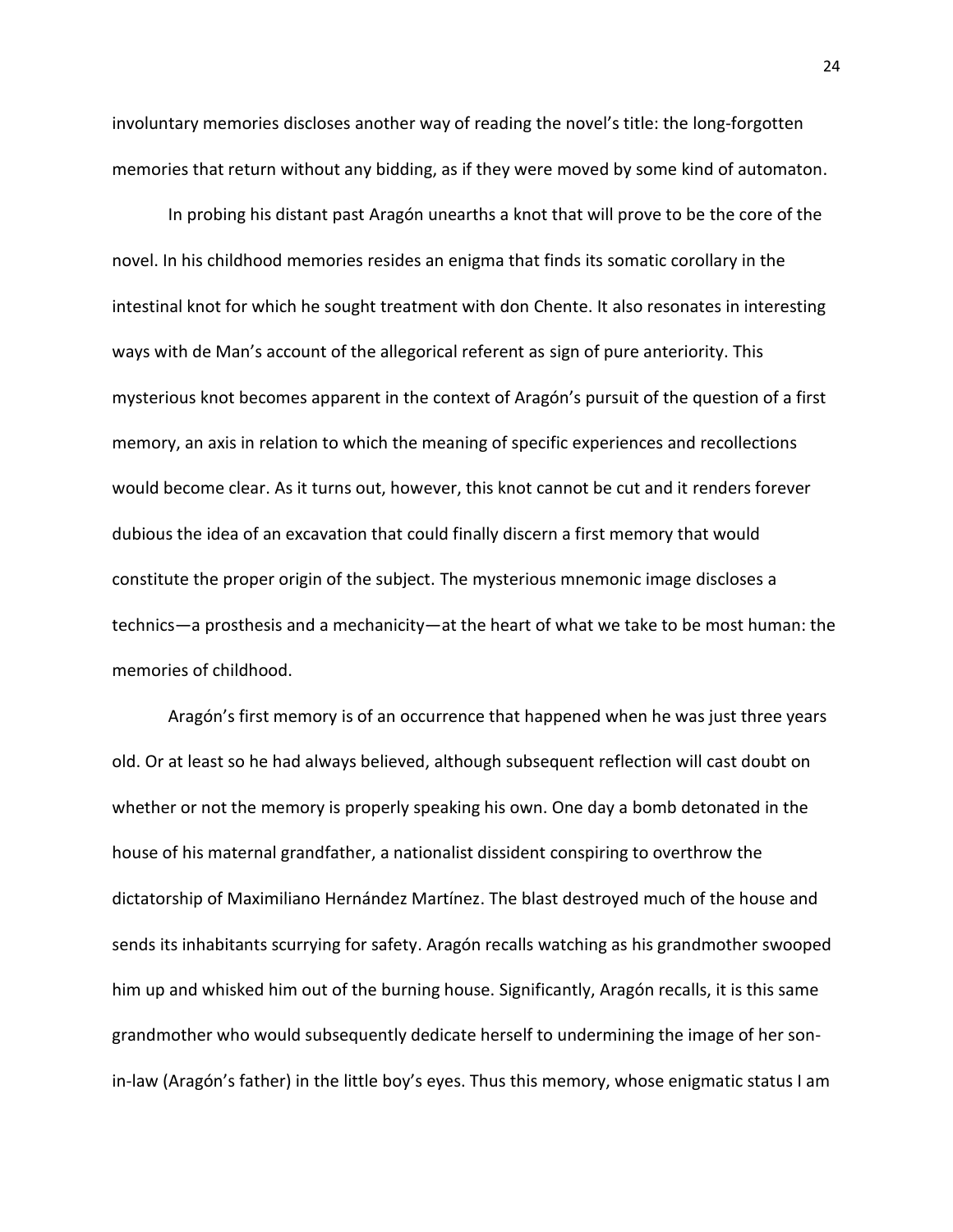just beginning to describe, also plays an important role in the unresolved conflict with the name of the father to which I alluded earlier.

Que la memoria es cosa poco confiable lo descubrí cuando me puse a divagar cómo comenzaría la historia de mi vida si me sentara a escribirla tal como me aconsejó don Chente.…Hasta entonces yo estaba seguro de que mi primer recuerdo de infancia, lo que más atrás podía remontarme en mi memoria, el punto desde el que tendría que comenzar a relatar mi vida, había sido el bombazo que destruyó el frontispicio de la casa de mis abuelos maternos en la primera avenida de Comayagüela, un bombazo de advertencia detonado en la madrugada por los coroneles que apoyaban al gobierno liberal contra el que conspiraban mi abuelo y sus correligionarios nacionalistas. Yo tendría entonces unos tres años de edad y mi recuerdo consistía en una imagen precisa: el momento en que mi abuela Lena me llevaba en brazos a través del patio penumbroso de la casa, entre el polvillo blanduzco que impregnaba el aire y que procedía de la pared destruida por la explosión. Esa imagen era a la que recurría hasta con cierto orgullo cuando me tocaba explicar cómo la violencia estaba enraizada en el primer momento de mi vida, aunque tendría que precisar "de mi vida consciente," porque la violencia está enraizada en el primer momento de la vida de todos y cada uno, por algo se entra a este mundo llorando y haciendo gemir de dolor a la madre. (Castellanos Moya 2013, 70)

He confesses that he has always taken a perverse secret pride in recounting this experience to others. It illustrates an intensity of and intimacy with violence that, if more or less taken for granted by Salvadorans, may well strike outsiders as unimaginable. The anecdote allegorizes the exceptionality of the subject, the singular uniqueness of its native realm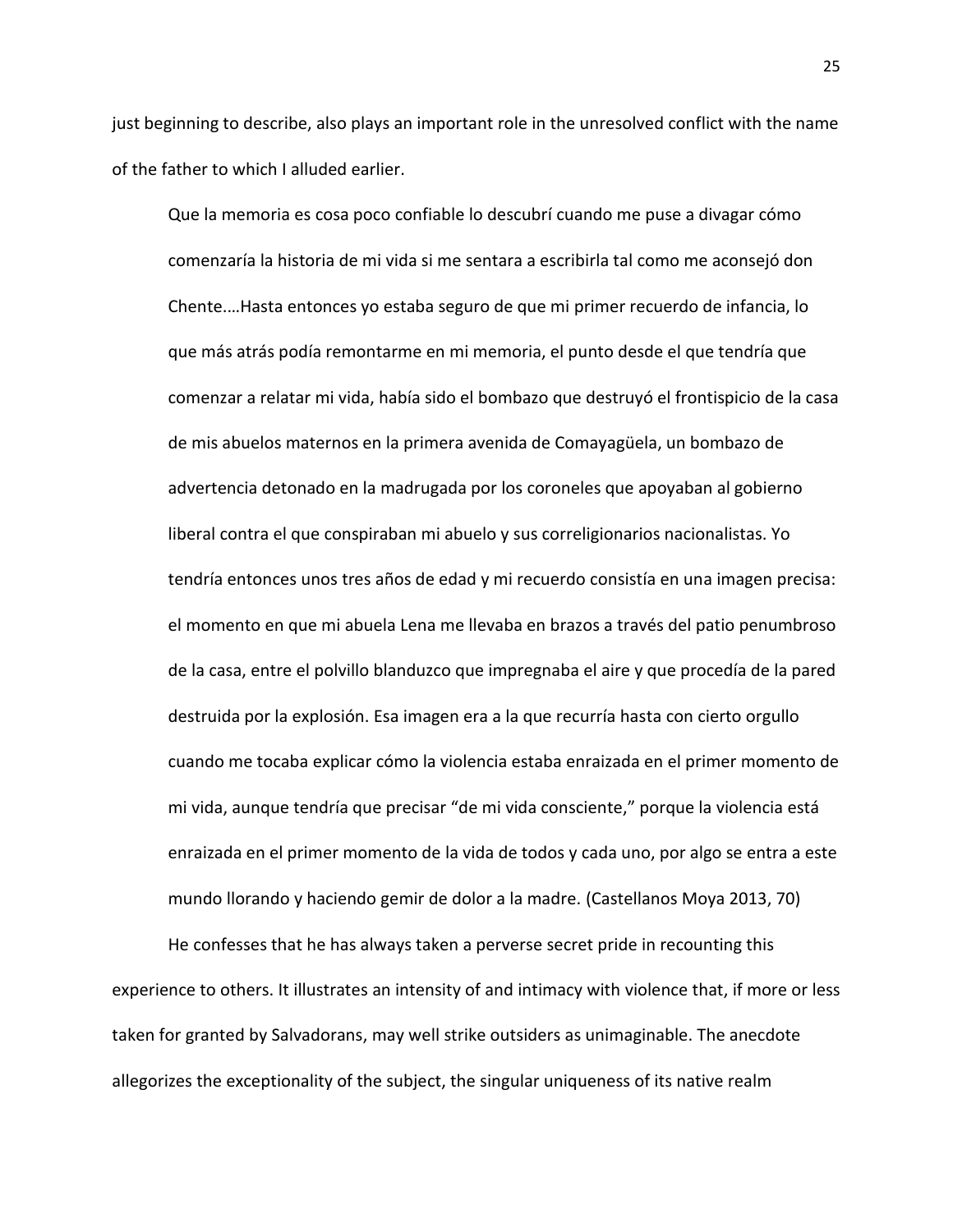together with what is universal in it, i.e., its unlimited capacity for reflection and perseverance. This confession is followed by an important caveat. This allegorical portrait is disingenuous to the degree that it equates a primordial and omnipresent violence with what Aragón calls his "conscious life." Violence in this childhood anecdote is already something that happens to a subject. The originary violence that the anecdote seeks to convey, meanwhile, would necessarily precede the subject and consciousness; it is not properly speaking phenomenalizable. If we read this reflection alongside the discussion in *Recuento de incertidumbres* of an underlying "militarism" in Salvadoran society we can understand the reference to this other violence—the violence that precedes "conscious life," the violence of natality—as another allegory, the figuration of a kind of violence to which representation does not have direct access. Such violence need not be limited to the chronological time of infancy, and perhaps it cannot be plotted on any timeline whatsoever. It is coterminous with the social and thus not historical.

As he is preparing to sit down and write out his life story Aragón detects something peculiar in what now strikes him as an overly-precise childhood memory of an experience charged with fear. The specific memory of being carried out of the burning house by his grandmother resembles a cinematic image: it is the image of the helpless child as seen by *someone else*.

Lo cierto es que de pronto, quizás a causa de ese peculiar estado de ánimo en el que permanecía, me encontré preguntándome cómo era que esa imagen casi cinematográfica se había instalado en mi memoria, habida cuenta de que si yo iba en los brazos de mi abuela Lena no era posible que me pudiera ver desde fuera…que si dudaba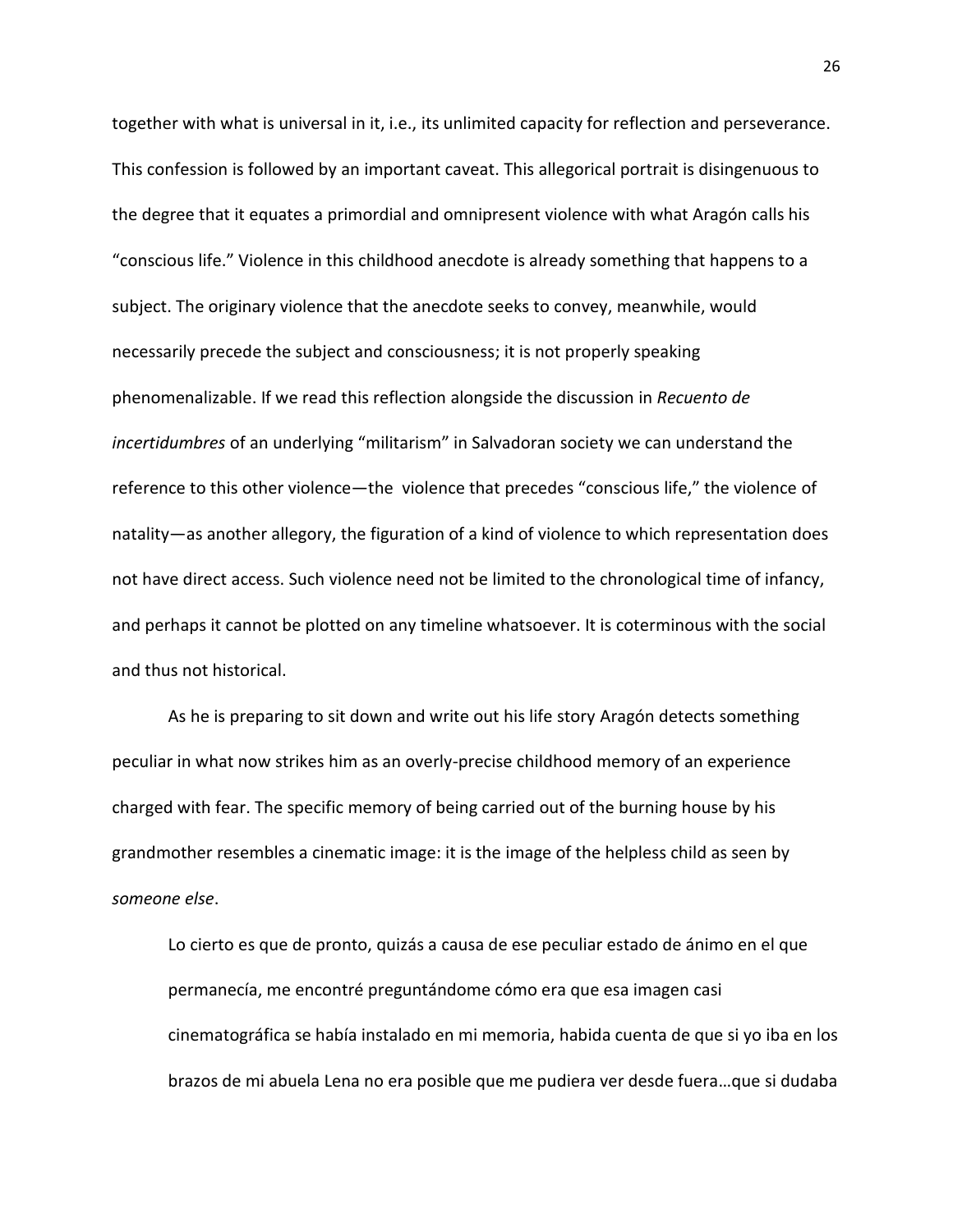de la veracidad de mi primer recuerdo no quería imaginar lo que sería bregar con cada uno de los eventos a los que me había tocado hacer frente en la vida. (70)

The first memory, which ought to be synonymous with the birth of the subject in its capacity for self-reflection and thus the cornerstone for self-consciousness, turns out to be of dubious origin. Hence in the terms just described it is defective: it fails to sustain a clear boundary between what belongs to the self and what does not. As a memory that appears to have been constructed and imprinted through some unknown process it precisely causes that distinction to become unstable, as a crumbling cornerstone would cause the exterior wall of a building to buckle. De Man notes that the process whereby allegory produces an external, visible sign to represent an internal state turns out to mask a prior exteriority: the inner state (e.g., memory) is itself the imprint or representation of an external occurrence. Against a humanism that tries desperately to sustain the idea of a human subject that is sovereign with respect to its own nature or essence, allegory discloses that there is no originary interiority prior to the advent of technics.

Pero mi mente ya estaba encaminada en la ruta equivocada: al hacer tambalear mi primer recuerdo en la vida provoqué que el péndulo me llevara a una enorme velocidad de la placidez anterior al desasosiego, porque la memoria del bombazo no estaba encapsulada fuera del tiempo, sino que apuntalaba importantes imágenes de mí mismo que ahora empezaban a trastabillar, como aquella en que yo era un niño que lloraba de miedo cada vez que oía una sirena, ya fuera de la policía o de los bomberos o de una ambulancia… (71-72)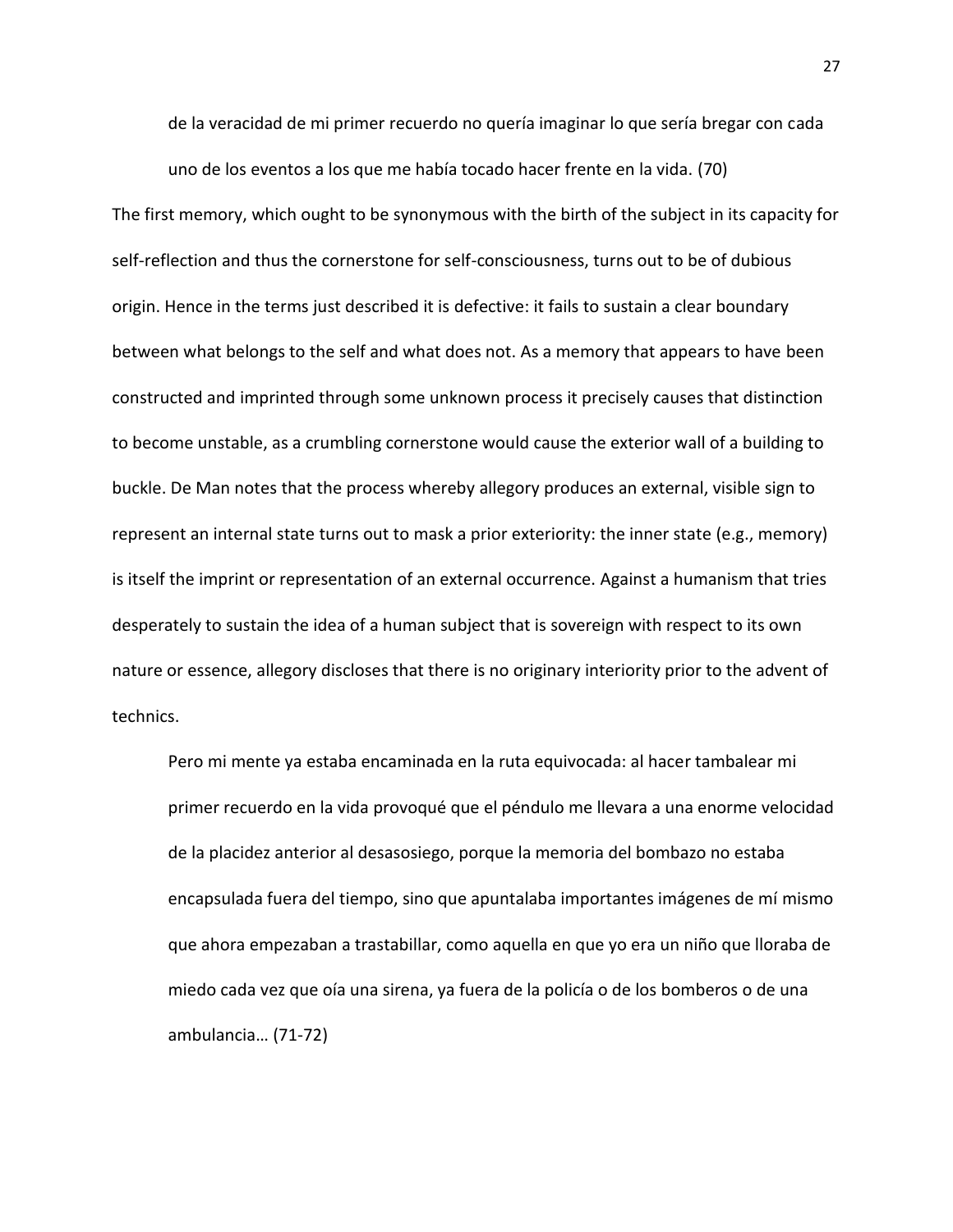This swing from the contentedness of self-reflection to unease is due not to the content of the memory but to the uncertainty surrounding the provenance of this first memory image, which might well have been implanted by the grandmother but which also bears the unmistakable imprint of the technologies of mass culture. This originary memory makes up just one frame in a larger reel or feed of mnemonic images, the velocity of which indicates that they are moved by something more machine-like than the will of a subject. This mnemonic mechanicity reproduces the disorienting effects of the recollected experience, and we are left with the image of a child who, at the mere sounding of a siren, finds himself transported back to the scene of the crime and responds by breaking into a howl. But if there is a traumatic site in *El sueño del retorno* this image of the shell-shocked child is not it. On the contrary, this image is part of a memory-scape that has been constructed by an adult. Perverse in its enjoyment of violence though it may be, this image is the very allegorical foundation of the subject. The image of the child's anguished crying have always been understood as signs referring back to an anterior sign. The connection between the primordial memory of the bombing and later memories of growing up in El Salvador resides in the formal, acoustic resemblance that the sirens bear to the sound of the child's wailing: the aullido/llanto couplet. The child hears in the siren an echo of its own long-extinguished cries.

Things get complicated and begin to come unraveled, however, when Aragón tries to reconstruct the connecting thread through which these memory images have been conjoined and rendered meaningful for him.

Entonces descubrí con sorpresa que yo no tenía ningún recuerdo de esas sirenas acercándose a la casa de mis abuelos inmediatamente después del bombazo y las cuales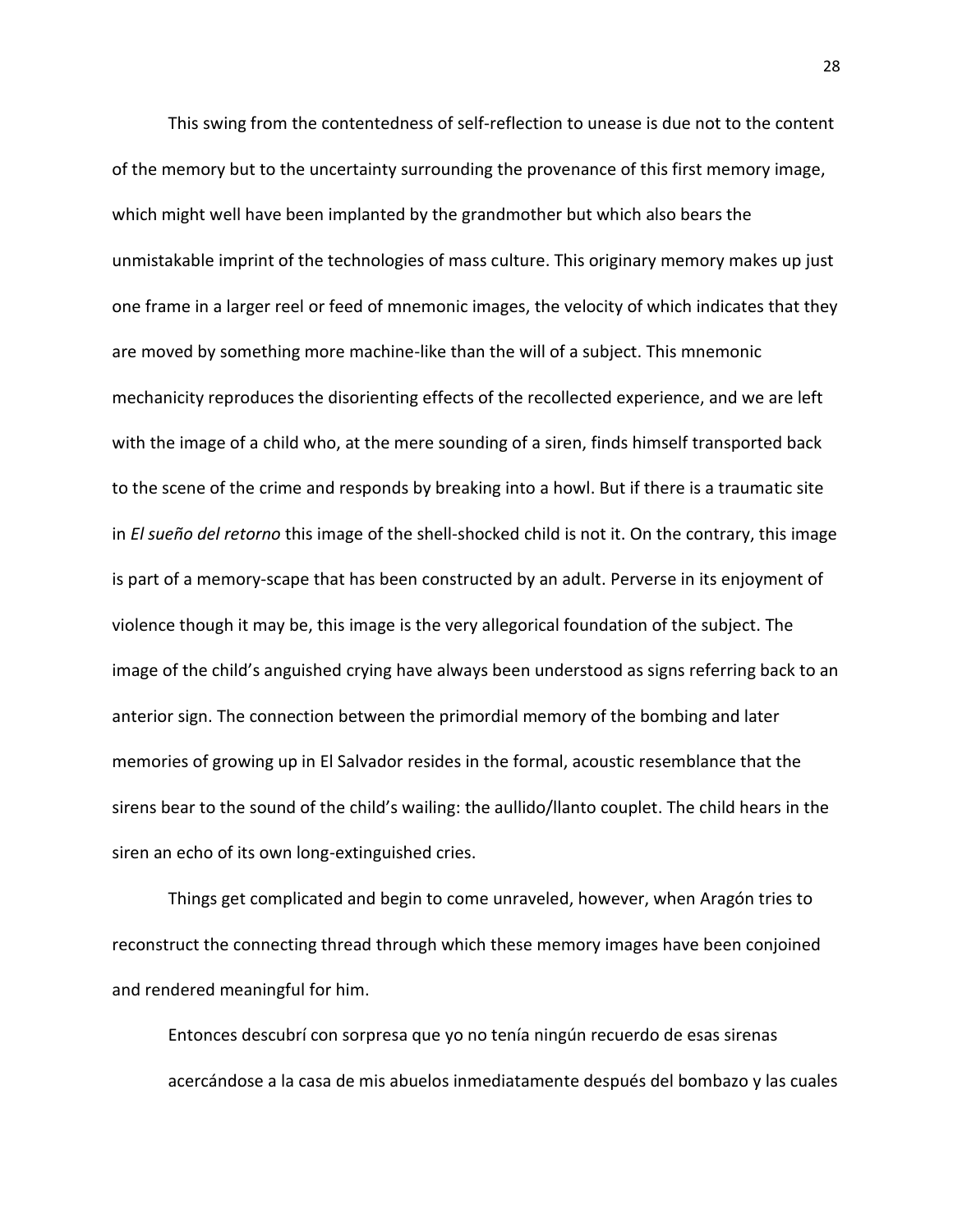me habían causado el trauma mencionado, por más que en la terraza de La Veiga cerraba los ojos para intentar recordar el aullido de esas sirenas que me produjeron espanto en la niñez, en mi memoria auditiva no había nada de nada, tan sólo el silencio, lo que me llevó a preguntarme de dónde había sacado yo la idea de que mi llanto de infancia procedía de ese bombazo, en caso de que fuera realmente mi idea, y si no se trataría más bien de otra de las cosas que mi abuela Lena me había metido en la cabeza y que yo había convertido en memoria…. (72-73)

In the archaic memory under examination here Aragón finds no acoustic image of sirens. Is this because the child's memory of those first sirens was somehow effaced or recoded as something else? Or did the three-year old in fact never hear any sirens, and thus a memory trace never imprinted to begin with? Of course one cannot know the answer to this question, and the important point here is that memory turns out to have been constructed on the basis of an empty link, a silence whose truth—forgotten, issued but not registered, or simply never present to begin with—cannot be filled in.

The dream of returning that forms the title of Castellanos Moya's novel is thwarted at the geopolitical level. Aragón, it seems, cannot go back to the country he left, not because the risk is too great but because that place no longer exists. He has become part of the relentless flow of displacement and migration that defines Salvadoran and Central American history.<sup>6</sup> Deferred indefinitely at the level of geopolitical space, the movement of return takes up again at the level of remembrance, both voluntary (Aragón sitting down to write out his life story) and involuntary (the myriad of memories that seem to be triggered not by conscious effort but by circumstance: serendipitous encounters with old friends, words that unexpectedly remind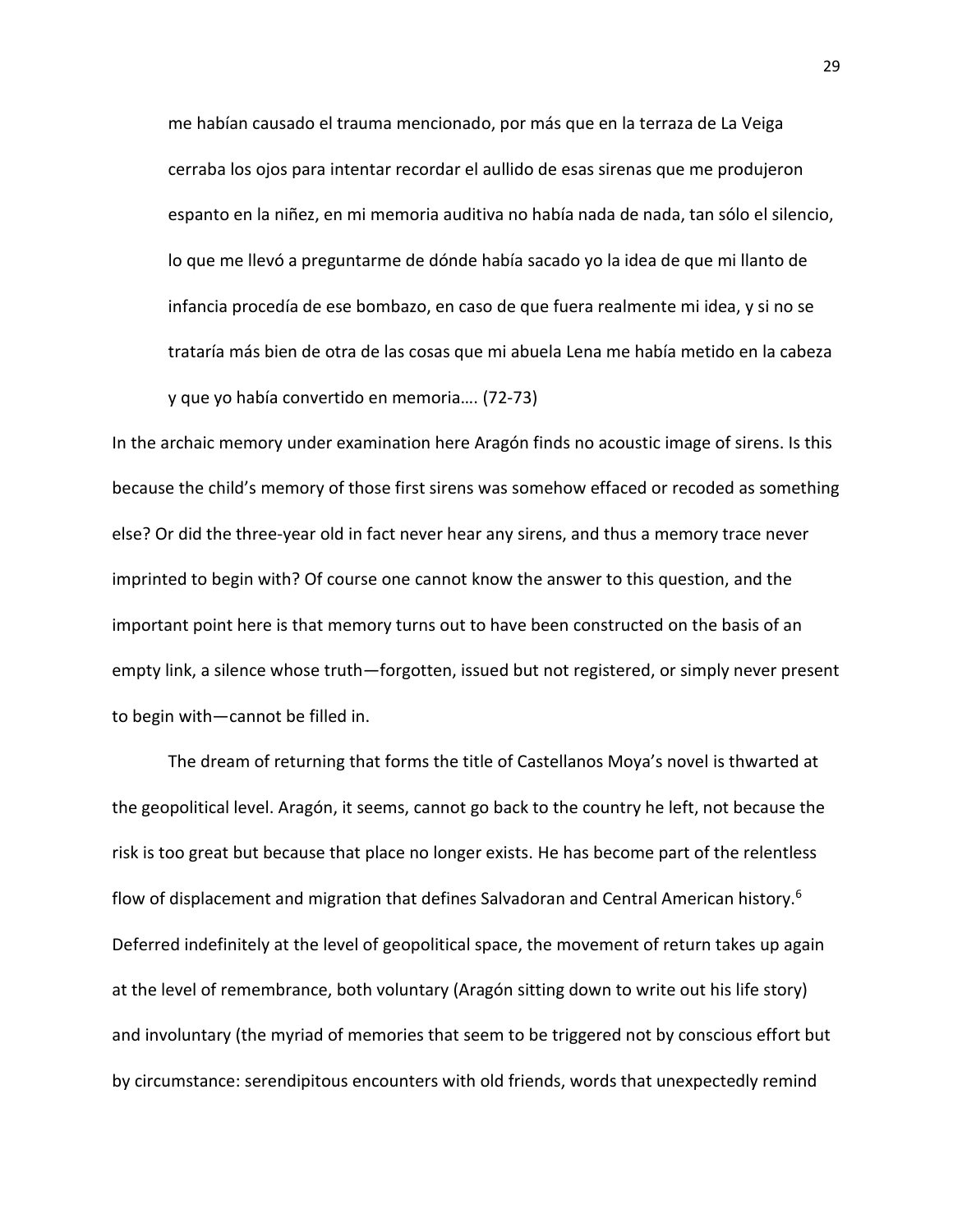him of something long forgotten, etc.). At the level of the subject, language, and history there is similarly an irreducible element of uncertainty, as the mnemonic foundation of selfconsciousness turns out to be contaminated by a non-natural externality that ruins any possibility of determining what belongs properly to the autobiographical self and what does not. Akin to the *Faktum* discussed by Derrida in his commentary on Rousseau's *Contract*, remembrance in Castellanos Moya uncovers the traces of a non-natural, non-historical excess at the heart of the subject, a technological artifact over which self-consciousness and will have no control. The anecdote through which this *Faktum* surfaces supports at least two ways of understanding its import. On one hand it points to the thought of an originary violence—a "militarism" in the words of *Recuento de* incertidumbres—underlying the social, a violence over which politic concepts of hegemony and sovereignty hold no sway. Insofar as political discourse claims to contain violence, as it has always done from Hobbes through neoliberal Consensus, it necessarily constitutes itself as the repression of this strife, a containment whose failure Castellanos Moya's work seeks to record. On the other hand, this artifact also pertains to memory and language, and in that respect it calls attention to ineffaceable and unreadable traces of alterity at the heart of what we call the self or the subject. It marks the origin not as the purity of a proper space but as an opening to what will later become its outside, an opening to others prior to any possibility of distinguishing between self and other.

## Works cited

Castellanos Moya, Horacio. *Recuento de incertidumbres: cultura y transición en El Salvador*. San Salvador: Ediciones Tendencias, 1993.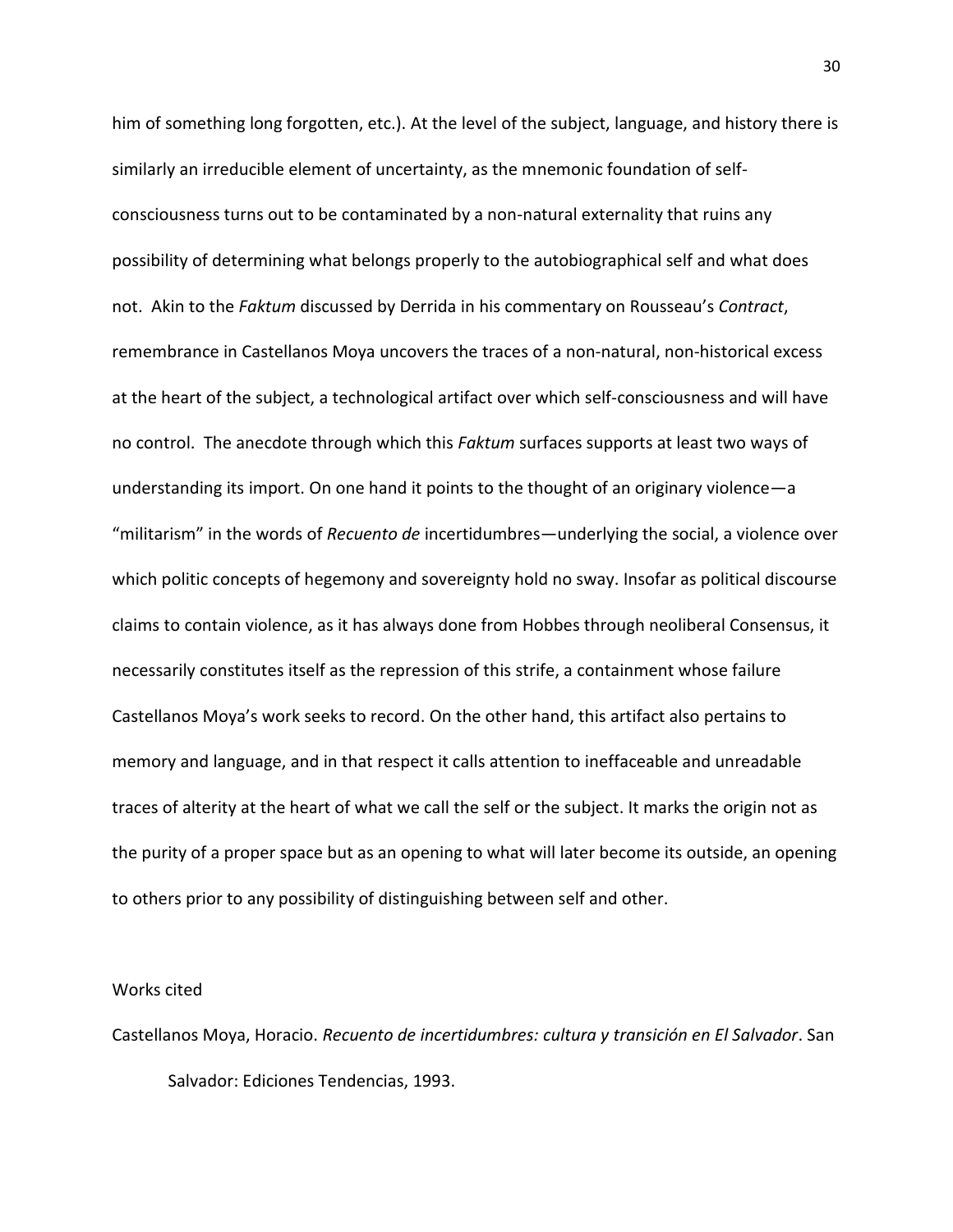------. *El sueño del retorno*. Mexico: Tusquets, 2013.

-------. "El cadáver es el mensaje: apuntes personales sobre literatura y violencia." *Istmo: Revista virtual de estudios literarios y culturales centroamericanos* 17 (julio-diciembre 2008). <http://istmo.denison.edu/n17/foro/castellanos.html>

De Man, Paul. "Political Allegory in Rousseau." *Critical Inquiry* 2:4 (Summer 1976): 649-75.

- ———. *Allegories of Reading: Figural Language in Rousseau, Nietzsche, Rilke, and Proust.* New Haven: Yale University Press, 1979.
- ———. "The Rhetoric of Temporality." *Blindness and Insight: Essays in the Rhetoric of*

*Contemporary Criticism*. Minneapolis: University of Minnesota Press, 1983.

———. *Aesthetic Ideology*. Minneapolis: University of Minnesota Press, 1996.

- Derrida, Jacques. *Memoires: For Paul de Man*. New York: Columbia University Press, 1989a.
- ———. "*Ousia* and *Grammē*: Note on a Note from Being and Time." *Margins of Philosophy*. Chicago: University of Chicago Press, 1989b.
- ———. *Specters of Marx: The State of the Debt, the Work of Mourning, & the New International*. New York: Routledge, 1994.
- Dove, Patrick. *Literature and "Interregnum": Globalization, War, and the Crisis of Sovereignty in Latin America*. Albany: SUNY Press, 2016.

Freud, Sigmund. "Remembering, Repeating and Working-Through." *Standard Edition of the Complete Psychological Works*, v. 12. London: Hogarth, 1950.

Galli, Carlo. *Political Spaces and Global War*. Minneapolis: University of Minnesota Press, 2010. Heidegger, Martin. *Being and Time*. Albany: SUNY Press, 2010.

Jameson, Fredric. "Third-World Literature in the Era of Multinational Capitalism." *Social Text* 15